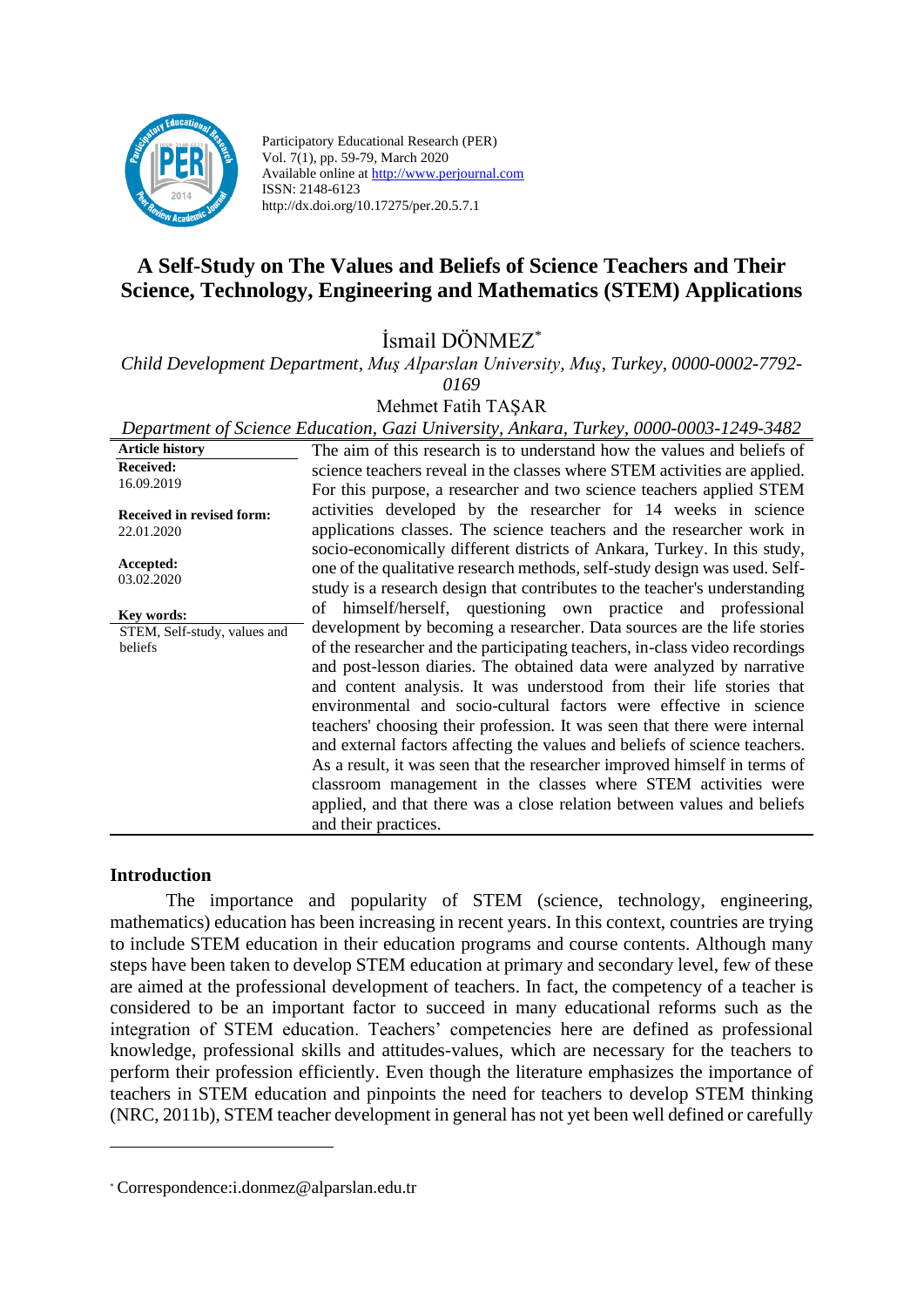studied up to date (Rinke, Gladstone-Brown, Kinlaw & Cappiello,2016). Investigating the education, beliefs and practices of teachers within the framework of STEM education will contribute to the studies to be conducted in this field. The first concept about teacher education is pedagogical field knowledge. Pedagogical Content Knowledge (PCK) is a term defined by Shulman (1986). What distinguishes a teacher from an expert of the subject? Or, in other words, ''what does a math teacher do with what a history teacher cannot do?" Shulman tries to find an answer to such questions and states that knowing pedagogy is as important as the knowledge of field, and that these two structures of knowledge should be combined to become effective teachers. It is witnessed that the original model developed by Shulman does not include the components such as teaching orientation suggested by Grossman (1990). Within the scope of pedagogical knowledge, Grossman (1990) focused on: (i) learners and beliefs related to learning, (ii) classroom management, (iii) curriculum, (iv) beliefs and knowledge of the aims and objectives of education. Grossman also defined context information as; (i) the opportunities in the region where the teacher works, (ii) expectations and limitations, (iii) the school environment and the families of the students, (iv) information about the interests and backgrounds of the students. Today, approaches which support technology knowledge with field knowledge and field-specific pedagogical method knowledge are proposed instead of the programs where technology integration knowledge is limited merely to technology courses (Mishra & Koehler, 2006). The main problem with the educational approaches of traditional technology integration is that these approaches:1) focus on teaching technology instead of teaching with technology, address the technology independently from the concept of pedagogical field knowledge (PFK), 3. do not emphasize the complex structure of technology integration knowledge, and 4. Focus on general solutions independent of context (Mishra & Koehler, 2006).

However, in order for teachers to be able to adapt to a comprehensive understanding like TPAB, they need to continue their professional development in the field of teaching practices. For professional development, teachers should focus on student learning and they should also be questioning and reflective. They should try to develop their content knowledge focusing on practical pedagogical skills and taking advantage of school leaders and external experts (Widjaja, Colleen, Groves & Doig, 2015). According to Sprinthall, Reiman & Thies-Sprinthall (1996), there are three basic models used to explain the professional development of teachers. These are; the skill model in which knowledge emerges from classroom experiences, the expert model where teachers are taught what to do by experts, and the interactive model in which teachers are actively involved in meaningful learning. Clarke and Hollingsworth (2002) refer to the professionalization of teachers as "an interdependent professional development model". Studies show that there is a strong link between their beliefs, practices and the development models. According to Brown and Cooney (1982), belief is the tendency of action and the main determinant of behaviour. Pajares (1992) defines belief as the best indicator of individuals' decisions in their lives. According to Kagan (1992), as teachers' experience in the classroom increases, their knowledge increases, and they personalize their teaching beliefs that control their teaching perceptions, decisions and behaviours. Teachers' beliefs are one of the most important factors that affect the regulation and direction of the teaching-learning process (Anagün, Yalçınkaya & Ergün, 2012). Studies in the process show that the factors such as (a) constructivism (b) curriculum (c) objectives of science education (d) investigation (e) nature (f) reform, (g) science, technology and society (h) teaching and learning and (i) thematic units impact the link between the beliefs and practices of teachers (Savaşçı & Berlin, 2012). Teacher beliefs are expressed by Buehl and Beck (2015) as (1) filtering and interpreting information, (2) lines of specific task or problem (lesson planning) and (3) interactions. Teachers' beliefs are also related to the novel approaches such as literacy, mathematics, biology or research-

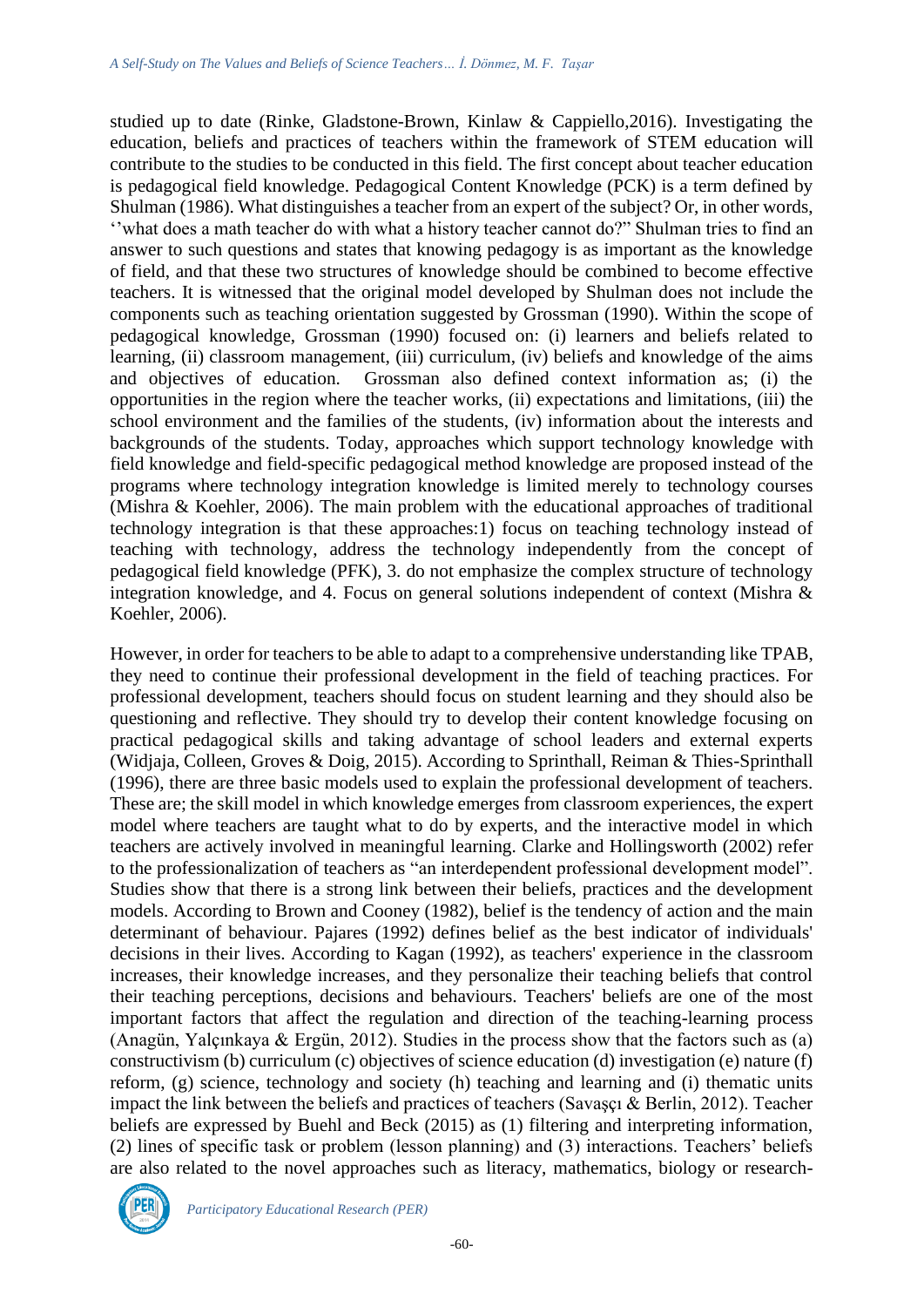inquiry and STEM (Buehl & Beck, 2015). There are many studies found in the relevant literature examining the relationship between belief-value and practices of teachers. One of these studies was conducted by Wilkins (2008) and it showed that the beliefs of 481 American primary-school teachers regarding the effectiveness of the research-questioning approach were the strongest direct predictor of the research-questioning approach. Brown, Harris and Harnett (2012) pointed out that primary school teachers' opinions about feedback were different from feedback practices. Tsangaridou (2008) stated in his study that there is a strong link between the beliefs and practices of two newly started teachers. On the other hand, Jorgensen, Grootenboer, Niesche, and Lerman (2010) evaluated 25 teachers' beliefs about various pedagogical practices through a questionnaire, recorded their practices on video and analyzed their records (eg, the importance of inclusion / culture, group work, ideas). Finally, they found four discrepancies between teachers' beliefs and their practices. Buehl & Beck,  $(2015)$  show the limitations of internal and external factors which influence the teachers' beliefs and practices. Internal Factors here are: The aspects of the teacher's own belief system may facilitate or hinder the practice of those beliefs. The ability of the teachers and their self-efficacy beliefs may explain some of the inconsistencies between teachers' beliefs and practices (Ogan-Bekiroglu & Akkoc, 2009; Tang, Lee, & Chun, 2012). They suggest that teachers' sense of responsibility can alleviate the relationship between teacher practices and beliefs about the students and the teachers' real-class practices (that is to say teachers will be aligned with their beliefs and the students' results when they feel responsible for them). In particular, teachers' beliefs in improving the abilities and motivations of the students (Mouza, 2009; Turner, Warzon & Christensen, 2011), and their beliefs about students' profitability, expectations and needs (Nishino, 2012; Southerland, Gallard & Callihan 2011; Tang et al., 2012) were identified as important in various contexts. In order to build students' beliefs, teachers need to have the necessary knowledge. Mouza (2009) emphasizes the importance of content knowledge, pedagogical knowledge and pedagogical content knowledge so as to enable teachers for them to implement their beliefs in teaching technology which was developed during their professional development experience. The teachers' level of self-knowledge, self-assessment, and self-reflection are other factors related to the harmony between their beliefs and practices. Bryan (2012) emphasises that teachers' beliefs about themselves as supporters of knowledge and their students affect their classroom practices. Laplante (1997) reported that two Canadian primary school teachers' epistemological beliefs had an impact on their choice of teaching strategies. External Factors here are explained as the following: In many cases, it is seen that external factors are effective in teachers' beliefs and practices. Some examples of these external factors are solid accountability, time-effectiveness culture, compulsory curriculum, and state and national assessments. (Bryan, 2012). Some examples of these factors in the classroom context are student attitudes (Bullock, 2010), classroom management (Phipps & Borg, 2009), and student ability (Savasci & Berlin, 2012). To cite an example, Savasci and Berlin (2012) articulated that as students' age group increased, teachers could apply constructivist practices in a relatively easier way. Teachers' attitudes and preferences towards students as well as their general attitudes and behaviours affect the overall practices of teachers (Bullock, 2010). In the studies of constructivist beliefs, teachers underlined that they did not apply the inquiry approach because the students were reluctant to think at a high level (Kang, 2008). Savaşci and Berlin (2012) stated that constructivist-oriented secondary school teachers were reluctant to do group work because of student misbehaviour. Another factor that was influential in teachers' practices was class sizes (Uzuntiryaki, Boz & Kirbulut, 2010). Management, parental support, colleagues and the resources available in the school can indeed support or prevent the relationship between teachers' beliefs and practices (Southerland, Gallard & Callihan, 2011). The role of the school culture and its community are other parameters that can support or hinder teachers' beliefs. To illustrate, Ciani, Summers & Easter (2008) investigated how a school-wide performance goal

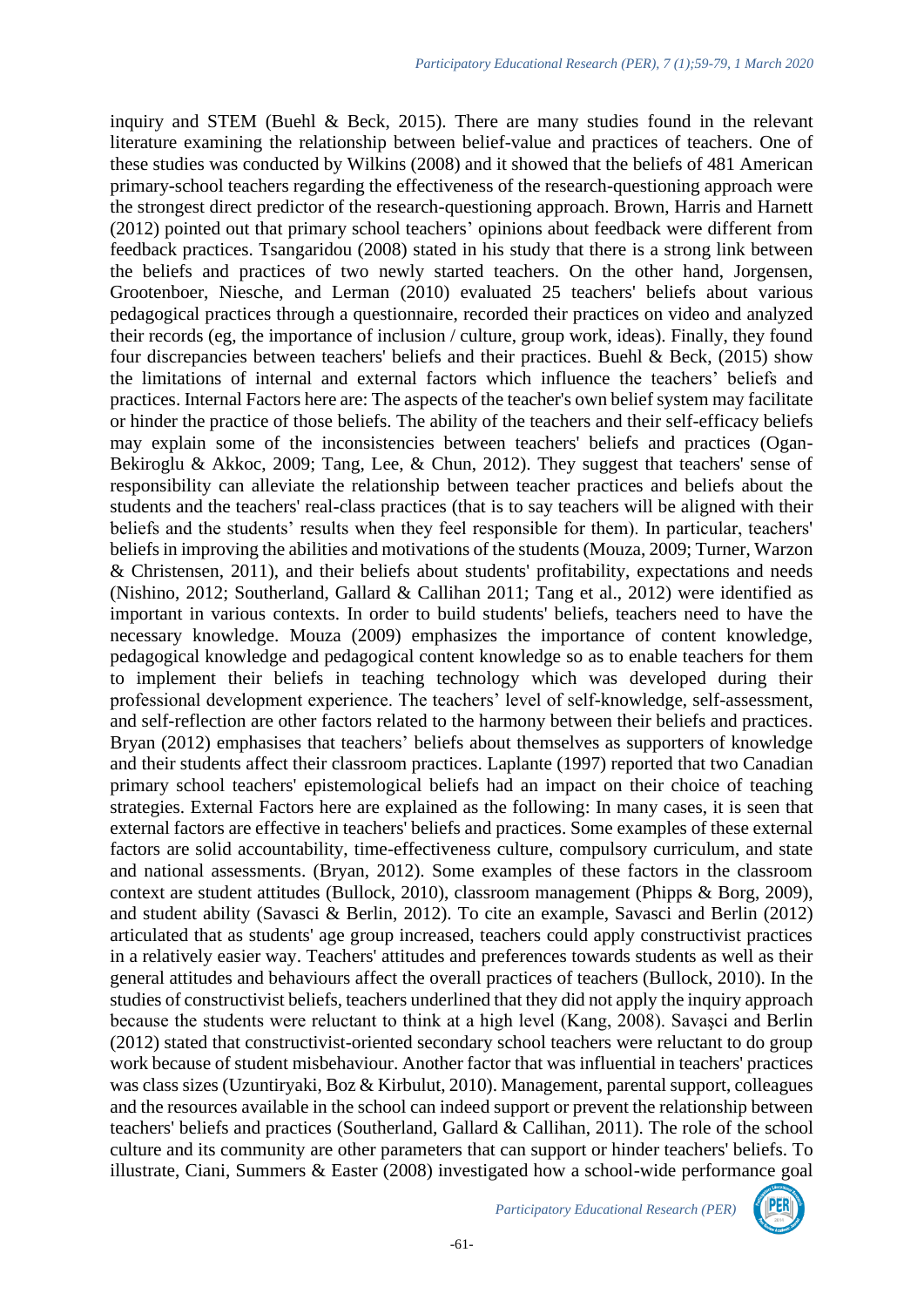affects teachers' collective self-efficacy and teaching practices. In high-performance-oriented schools i.e. the ones promoting students' academic competitiveness, it was found that teachers have lower self-efficacy for the target structure of teaching, classroom management, perceived collective impact, teacher community, and perceived mastery school. The factors at a national, state and county level, educational policies and curriculum standards can create some challenges for teachers in the United States and abroad in implementing the activities in the way that is consistent with their beliefs (Cincotta-Segi, 2011). However, the impact of these external factors depends on the type of the policy, the role of teachers in the political context, and the individual perceptions of the teachers. Curriculum standards put pressure on the school administrators, teachers and the content coverage of teachers in field-based experiences (Buehl & Beck, 2015). According to Brynn (2012), if teachers can review their beliefs and practices, it will provide them with great opportunities to express their beliefs in their practices and in philosophical foundations of reformation and see their own practices accordingly. This research is believed to contribute to determining the values and beliefs of myself as a science teacher and the participating teachers, to observe how these beliefs-values and practices are revealed or not, to monitor the development of the practices in the classroom:

a) What are my values and beliefs as a science teacher? How do these values and beliefs become apparent in the classroom where I use the STEM applications?

b) How do the Values and Beliefs of the Participant Science Teachers Coded as ''Moon'' are revealed in the classes where Science, Technology, Engineering and Mathematics (STEM) Activities are Applied? What Can I Learn from these?

c) How do the Values and Beliefs of the Participating Science Teachers Coded as "Sun" are revealed in the classes where Science, Technology, Engineering and Mathematics (STEM) Activities are Applied? What Can I Learn from these?

### **Method**

In this study, qualitative research method was preferred. The reason why the qualitative research model is preferred is that it is one of the processes of producing information to understand people's lifestyles, stories, behaviours, organizational structures and social change (Strauss & Corbin, 1990). Qualitative research and qualitative data collection techniques such as observation, interview and document analysis are used and it is possible to define a qualitative process for the realization of perceptions and events in a natural environment (Yıldırım & Şimşek, 2013). Self-study as a qualitative research designs was used in this study. Self-study not only helps us understand what we do and how we do it, but also how we improve ourselves in practice. Self-study research guides us to better understand the relevant practice, to share our arguments, and to form a living education theory (Hamilton & Pinnegar, 2006). Self-study is actually a reflective process that enables the practitioner to make sense of the complexities and contradictions experienced during the application process (Austin & Senese, 2004). Moreover, the practitioner develops classroom practice (LaBoskey, 2004) and adds new knowledge to teaching knowledge (Loughran, 2008). An important component of self-study is to examine one's values and beliefs in practice (Austin & Senese, 2004; Tidwell & Fitzgerald, 2004). The reason for choosing a self-study method in my research is to give a new perspective to the belief and values of the teachers. In this way, the teacher can focus on how the beliefs and values alter. Self-Study is a systematic research methodology that examines and develops our professional practices (Hamilton & Pinnegar, 2004). In the self-study research, the self is a different part of the study and the focus is on our own practice and content (Bullough & Pinnegar, 2004). The reason for this is to minimize the gap between practice and theory (Hamilton & Pinnegar, 2004). Traditional qualitative analysis forms are used in the documents

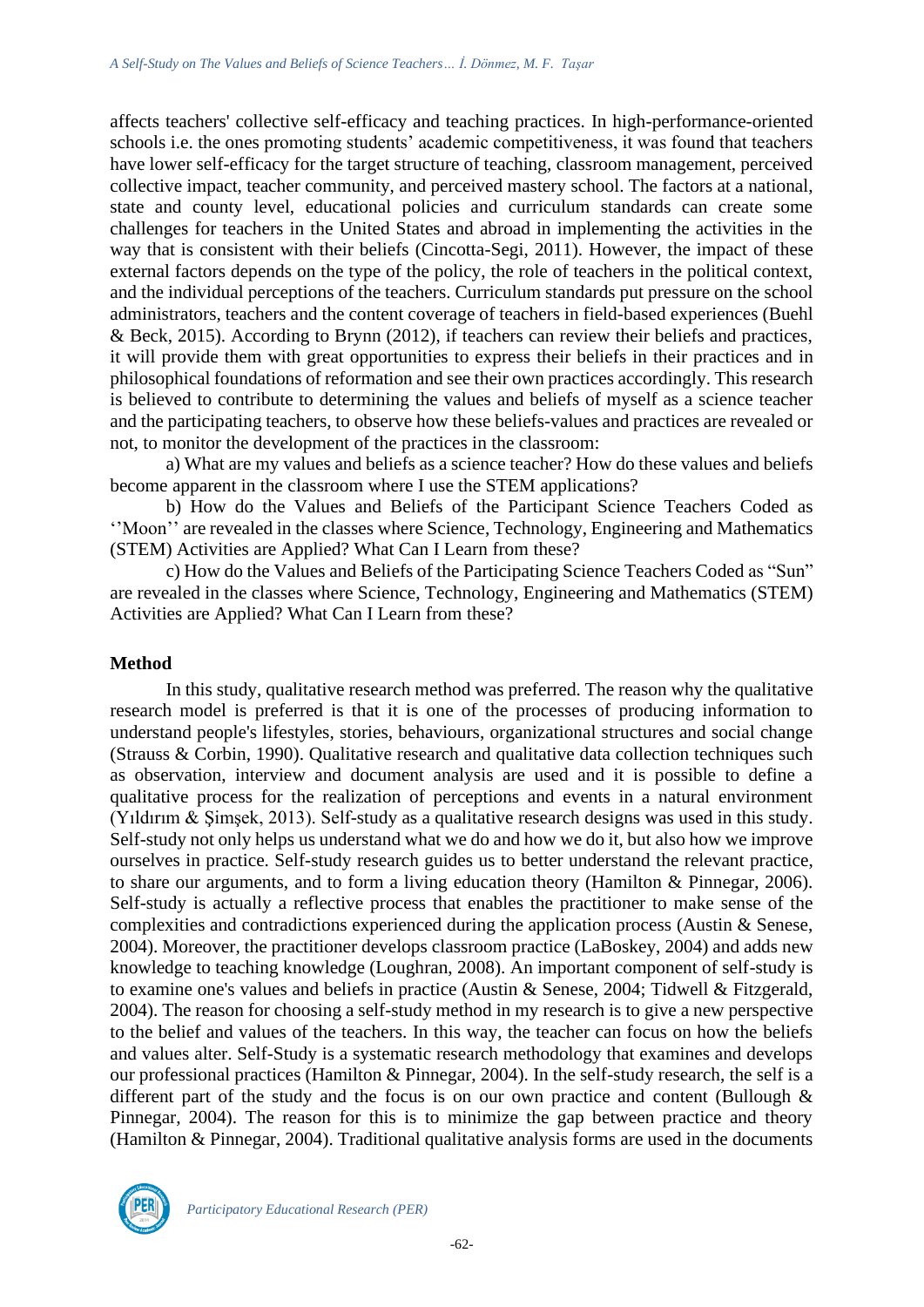during the self-study and in their analysis (Schulte, 2009). Self-study uses "I" language. Therefore "I" language was used to describe the data as well in data analysis.

# *Participants*

A purposeful working group was used in this study. According to Patton (1987), criterion purposeful sampling selection is important in making valid generalizations by providing probability-based sampling representation. The purpose of this selection is to minimize the problems, to participate in the research to be made, to provide easy accessibility of the researcher.

| Role                     | <b>Researcher</b>                | Moon                     | <b>Sun</b>           |
|--------------------------|----------------------------------|--------------------------|----------------------|
| Age                      | 33                               | 40                       | 36                   |
| <b>Bachelor's degree</b> | <b>Science Education Program</b> | <b>Science Education</b> | Science Education    |
|                          |                                  | Program                  | Program              |
| Master's degree          | <b>Science Education Program</b> | <b>Education Program</b> |                      |
| <b>Seniority</b>         | 8 year                           | 16 year                  | 8 year               |
| socio-economic status of | Average-down                     | High                     | Middle               |
| the school               |                                  |                          |                      |
| <b>Activities</b>        | Rocket, Bridge, Mars             | Rocket, Bridge, Mars     | Rocket, Bridge, Mars |
|                          | Mission, Code, Robot             | Mission, Code            | <b>Mission</b>       |

**Table 1.** Features of Resercher and Participant Teachers

So as to compare my practices with other practitioner teachers and gain different perspectives, I decided to work with two different practitioner teachers in my research. In this context, the research was conducted with one male and one female teacher (See in Table 1), "Moon" is 40 years old, has a master's degree in education programs, has 16 years of experience as a science teacher and works in a school in Çankaya district of Ankara, where there is a high socioeconomic level. "Sun" is 36 years old, has 8 years of experience as a science teacher and works in an area where the socio-economic level is accepted as medium in Keçiören district of Ankara. They were both willing to attend the research process and this contributed to my research in that I could communicate with them easily.

# *STEM Applications*

In my research lasting for 12 weeks, I have used five STEM applications that I had developed previously. I developed STEM activity papers for my students to gain an understanding of STEM history, and especially to make them see the people who worked or are still working in the field of STEM as role models. I examined the thesis studies on STEM education at home and abroad, but at this point I observed that there was no consensus on which activities can be considered STEM. I prepared the activities with the understanding of transdisciplinary (Trans) STEM, which Vasquez et al., (2013) announced. In this sense, I assumed the engineering applications as the center and linked them with science concepts following the mathematical data collection. Since the tools mentioned in the activities (rocket, bridge, etc.) are technological tools, I did not include programming or coding skills in the course activities. All the activities are hands-on applications. I linked the activities to the achievements in the 2013 MoNE science curriculum. I also referred to various videos of people working in relatively more interesting STEM fields in order to enrich the content with visual elements. I found out that some of the studies in the field of STEM were about gender inequality. Therefore, with a view to balancing the gender factor, I tried to include two male and two female characters at the end of the subjects. Table 2 shows the STEM model, the activity names and STEM characters introduced in the activities.

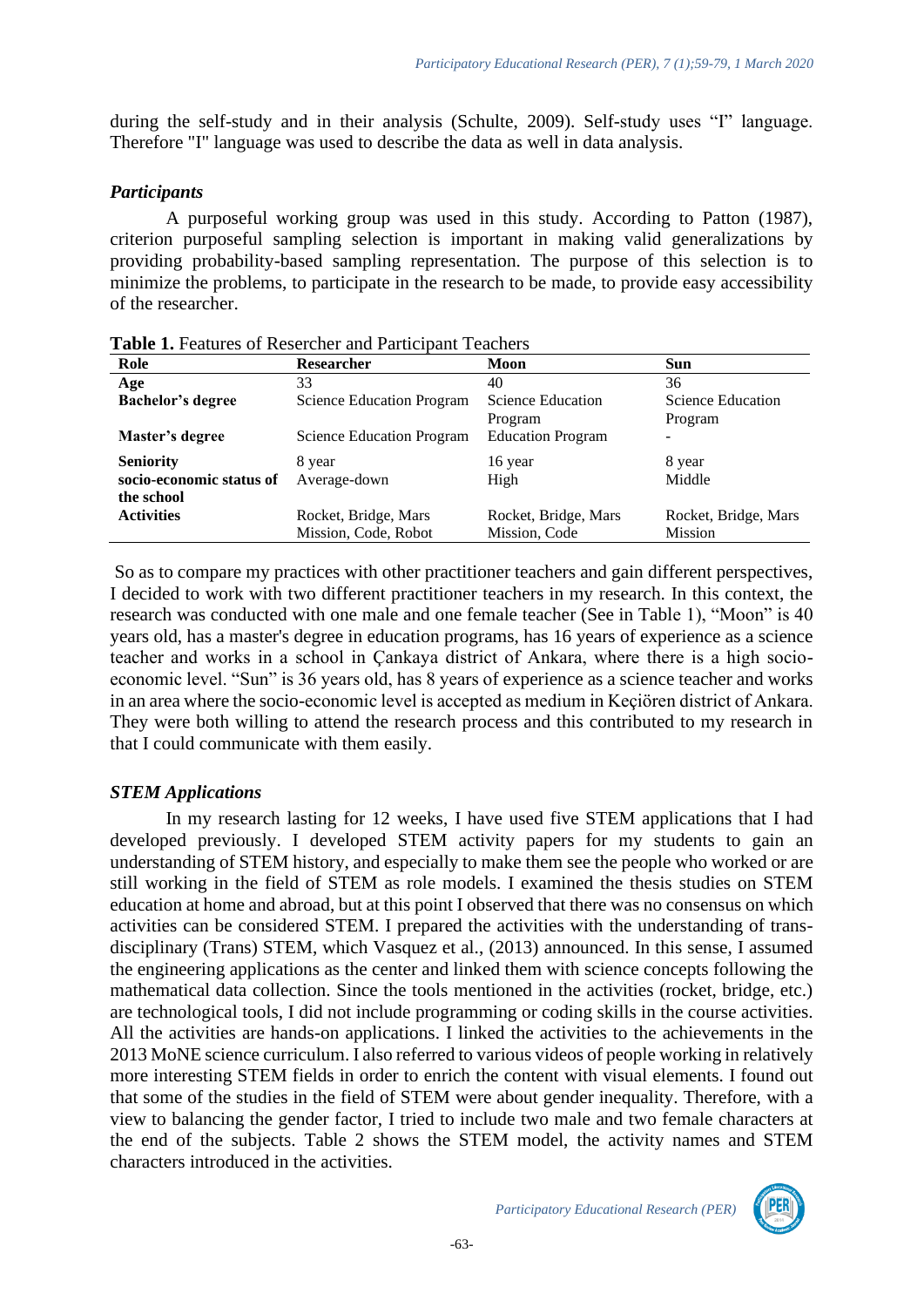| time                                                | STEM model             | Activity<br>Name | At the<br>beginning<br>of the<br>subject | e            | Sci Tech Engi Math<br>у | ng           | cs           | enc nolog neeri emati After STEM Activities |                                       |                       |                            |
|-----------------------------------------------------|------------------------|------------------|------------------------------------------|--------------|-------------------------|--------------|--------------|---------------------------------------------|---------------------------------------|-----------------------|----------------------------|
| 1st and 2nd<br>week (4<br>lessons)                  | Trans-<br>disciplinary | Rocket           | Newton                                   | $\checkmark$ | $\checkmark$            | $\checkmark$ | $\checkmark$ | Lagari<br>Celebi                            | Hasan Valentina<br>Tereskova          | Stephan<br>Hawking    | Feryal Özel                |
| 3rd ve 4th<br>week (4<br>lessons)                   | Trans-<br>disciplinary | <b>Bridge</b>    | Mimar<br>Sinan                           | $\checkmark$ | $\checkmark$            | ✓            |              | Leonarda<br>Davinci                         | Sabiha Rıfat $E1$ -cezeri<br>Gürayman |                       | Zaha Hadid                 |
| 5th and 6th<br>week (4<br>lessons)                  | Trans-<br>disciplinary | Mars<br>mission  | Neil<br>Armstrong                        | $\checkmark$ | $\checkmark$            | ✓            | ✓            | Galileo                                     | Burçin Mutlu<br>Pakdil                | Umut Yıldız Elon Musk |                            |
| 7th and 8th<br>week (4<br>lessons)                  | Trans-<br>disciplinary | Code             | Thomas<br>Edison                         | $\checkmark$ | $\checkmark$            | $\checkmark$ | $\checkmark$ | Nicola Tesla                                | Marie Curie                           | Mete Atatüre          | Canan<br>Dağdeviren        |
| 9th, 10th, 11th<br>and 12th<br>week (8)<br>lessons) | Trans-<br>disciplinary | Robot            | Bill Gates $\checkmark$                  |              | $\checkmark$            | $\checkmark$ |              | Mark<br>Zuckerberg                          | Steve Jobs                            | Ada<br>Lovelace       | Ayşegül<br><i>I</i> ldeniz |

**Table 2.** Fields Related to STEM Activities and STEM People

### *Data Collection Tools*

#### *Interview*

Interviews are purposeful and formal, informal or structured interviews that include open-ended answers, and they are intended to get people's views on specific issues (Bogdan & Biklen, 2006). Interview is frequently used in research of self-study nature. Some researchers conduct in-depth interviews for life history information (Smith, 2005), and others carry out these to obtain personal information and beliefs of individuals (Yerrick & Hoving, 2003). In my self-study, interviews were conducted with students and teachers using a semi-structured interview form. Validity of interview ensured by two experts in science education. Interview questions were prepared by the researcher in accordance with expert opinions. Interview questions were;

*What do you think science is? Does the science course meet the students' expectations? How do you evaluate the integration of science-technology-engineering-mathematics? Does STEM understanding contribute to the development of our country? Do you use the history of science in your lessons? Could you tell us about the study you conducted? How do you think we can tell the history of science or scientists? How did we use technology? How did you design and resort to group work in STEM activities? What did you as a teacher discover about yourself? It is speculated that there will be a STEM-based curriculum. Do you have any suggestions for this STEM curriculum?*

#### *Life Story*

In order to make a change in our students, we need to listen to the voice within us, which gives us the power to critically evaluate and confront a situation (LaBoskey, 2004). One has to think about himself, what he has experienced, has to examine the results he has drawn from them and also their reflections on life, giving an answer to the questions: "Who am I?"," Where am I going? " (LaBoskey, 2004). The self-study begins with "I''. Obviously, an important point of self-study research is the "self'' (Bullough & Pinnegar, 2004). Autobiography allows us to explore our experiences and ourselves (Ellis, 2004). In this study, I put forward the life stories and experiences of researchers and practitioners, and their teaching experiences and perspectives on the teaching-learning process in science and STEM education. Life stories in

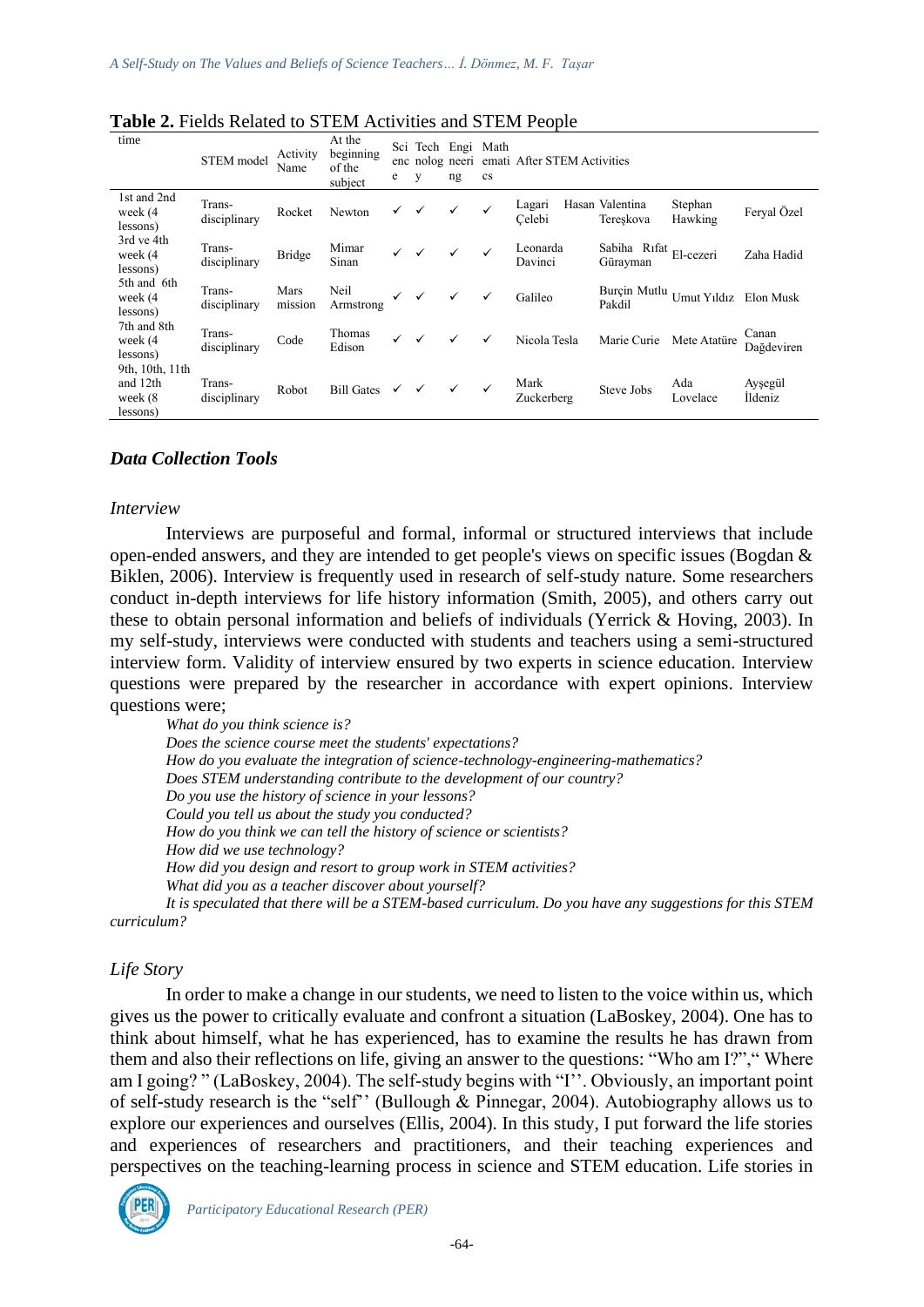self-study enabled me to understand the teaching experiences of myself and the participating teachers while helping with the understanding of in-and-out factors of beliefs. *Observations* 

Evertson and Green (1986) describe observation as monitoring of the educational process. Observation is a factual process that is recorded in the field of research by means of the researcher's five senses, usually with a tool and for scientific purposes (Angrosino, 2007). According to Marshall and Rossman (2006), one of the most important techniques in qualitative research is observation. Non-verbal behavior, natural environment and time-based analysis are the strengths of observation (Bailey, 1982). During self-study class practices, photographs can be taken to answer the questions and to create stories about the person's life, and some points can be emphasized (Mitchell, Weber & Pithouse, 2009). Video recordings play an important role in observing the classroom environment in practice and theory (Hamilton & Pinnegar, 2006). Bencze et al., (2003); Barnett (2006); Yung, Wong, Cheng, Hui and Hodson (2007) emphasize that the use of videos in teacher-training is an important tool for the professional development of teachers. As a result, the use of video can be a valuable tool for teachers and researchers in learning to teach science (Martin & Siny, 2012). In my study, I used video recording and photographs for observational purposes, and this contributed to my study both in terms of self-study and understanding of my practices in the classroom through the eyes of the students. Life stories in self-study enabled me to understand the teaching experiences of myself and the participating teachers while gaining insights into in-and-out factors of values.

# *Data Collection Process*

The research process started with the interview with the participating teachers. Then, application forms were given to the teachers about STEM activities. After the activities, reinterviews were held with the teachers. Recordings of the interviews with teachers were collected by a voice recorder. It was then analyzed by the researcher. The interviews lasted approximately 30 minutes. The course processes of the participating teachers were recorded with a video camera.

### *Data Analysis and Interpretation*

In my research, I used narrative and content analysis techniques to analyze the data. When narrative is taken as a method, it starts with the stories that individuals tell and with their experiences (Creswell, 2013). Riesmann (2008) describes narrative analysis as "a family of methods for interpreting texts that are similarly narrated". Czarniawska (2004) defines narrative research as a special form of qualitative research design, which are narrative texts or speeches about an event or events that have a chronological relationship with each other. Life stories cannot be clarified in a simple way, in fact they need to be analyzed separately and thoughts need to be recognized. (Holt-Reynolds & Johnson, 2002). Otherwise, if the experiences are misunderstood or insufficient, the probability of making mistakes increases. Denzin (1998) recommends that a researcher identify a series of objective experiences in the subject's life and begin biographical analysis. The researcher usually searches the database (interviews or documents) for concrete contextual biographical materials. During the interview, the researcher should encourage the participant to open up various parts of the stories and ask the interviewee to theorize his life. These theories may be related to career models, life processes, social world models, relational biography models and natural history models of life. The researcher should then restructure the biography of the individual from the narrative sections and identify the factors that shape the researcher's life.

a) Processes in the life of the individual,

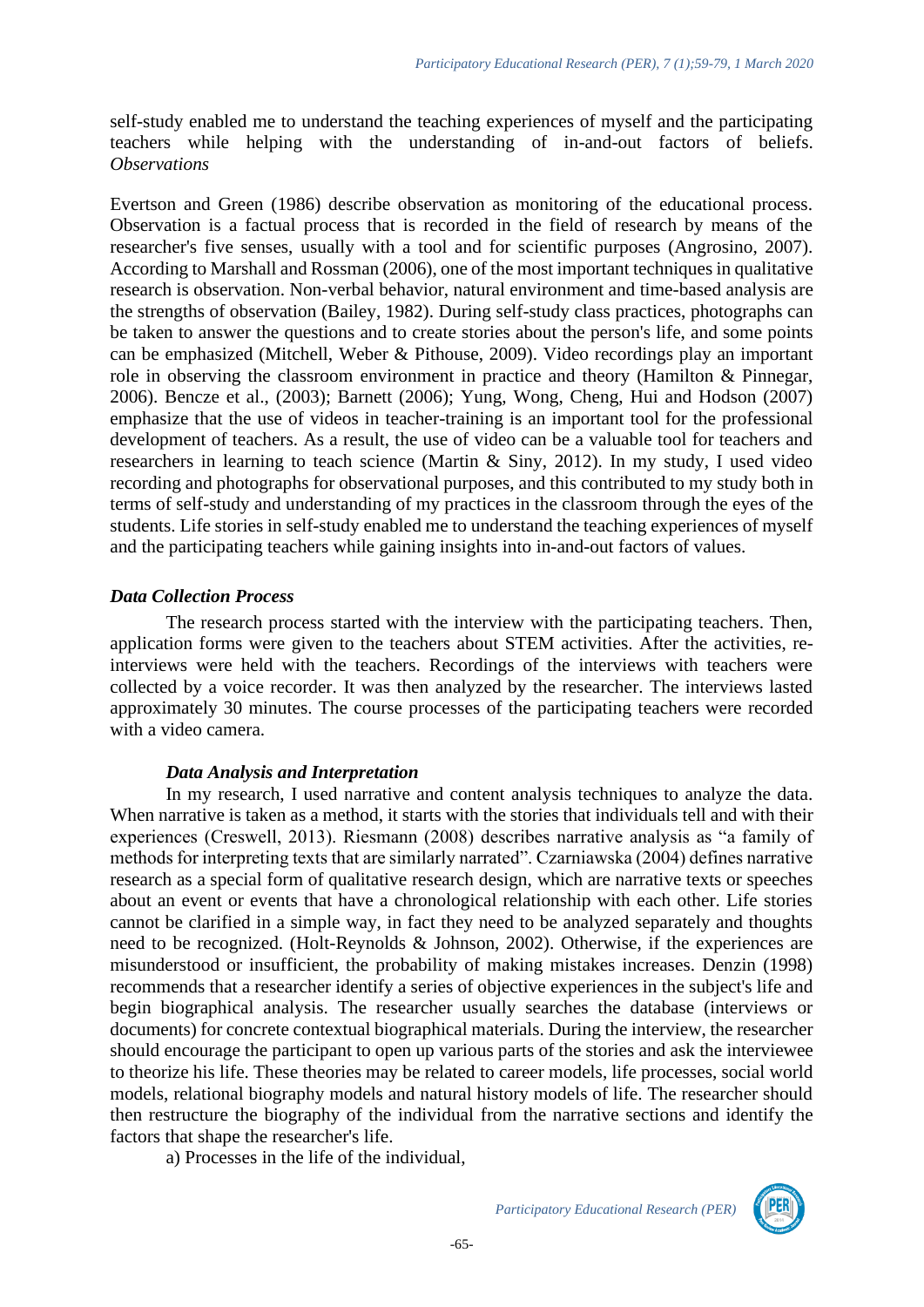b) Different theories of life experiences,

c)Situations that emphasize the general and specific characteristics of life that lead to an analytical abstraction (Creswell, 2013).

According to Pinnegar (1998), self-study researchers carefully observe the environment, collect data carefully and record observations; works on research with other methods to uncover intuitions in current practice, examines the contribution of the life story for the environment, and reflects on the results by intersecting these data to understand initiatives. The data collected in my study were analyzed by content analysis in order to define the opinions of the participants in depth (Stemler, 2001). According to Bogdan and Biklen (2007), content analysis is an objective and systematic examination of verbal, written and other materials and organizing them according to certain themes. Content analysis is to bring together similar data within the framework of certain concepts and themes and interpret them in a way that the reader can understand. Content analysis is used in the processing of qualitative research data. This process consists of four stages; data coding, finding themes, arranging codes and themes, and defining and interpreting the findings (Yıldırım & Şimşek, 2013, s. 40). I used narrative in analysing my life stories in self-study. I made use of content analysis techniques to analyze the interview in self-study. Lastly, I used classroom observations (Video Recordings and Photos) to detect what teachers do in-class.

# **Results and Discussion**

# *a) What are my values and beliefs as a science teacher? How do these values and beliefs become apparent in the classroom where I use the STEM applications?*

In this section, you can see the excerpts obtained from the interview which was carried out with science teachers before the STEM applications in order to determine their values and beliefs. I knew that science was not a one-dimensional concept. The whole was something different than all the parts that made it up. Whatever the success in education means today and whatever our values are for this success, there has to be many factors for the formation of science and scientific knowledge. While reading my teacher story, I noticed that there were some people that I followed at every level. My middle school math teacher was highly influential on me. While reading the textbooks, I could see that there was a lack of emotion. We read hundreds of books in our lives. But a few of them leaves their effect on us. I thought that the textbooks should have a permanent effect on the students. If we are to talk about science, the journey of science has to be explained very well. This could be done through the mentioning of relevant humans and the contexts that produce the best science. The time period, processes, emotions, thoughts, possibilities and impossibilities have to be given in the course content. Why was not there any link between the role model and these scientists? Scientists worked hard to develop scientific knowledge. Lovosuier said while going to the execution table to his friend; "Look at my eyes after my head fell, if my eyes can still blink, even after death, the brain can continue its conscious movements,". I don't know whether it was real or not, but I believed that people who contributed to science, technology, engineering, mathematics can be role models for the development of societies. On the other hand, I wanted to design my lessons with what I learned during in-service activities. Yet the program to be taught, gains, time, paperwork always constituted constraints. This made me realize that I could not do exactly what I wanted to do. I thought that a science practice course would be a good opportunity. Okay, it might be more time consuming, but the students coming to this class were already those who selected this course. I thought they had an interest in science. 36 students had chosen the science applications course at that time. So, I thought that the class profile, the possibilities, and so on

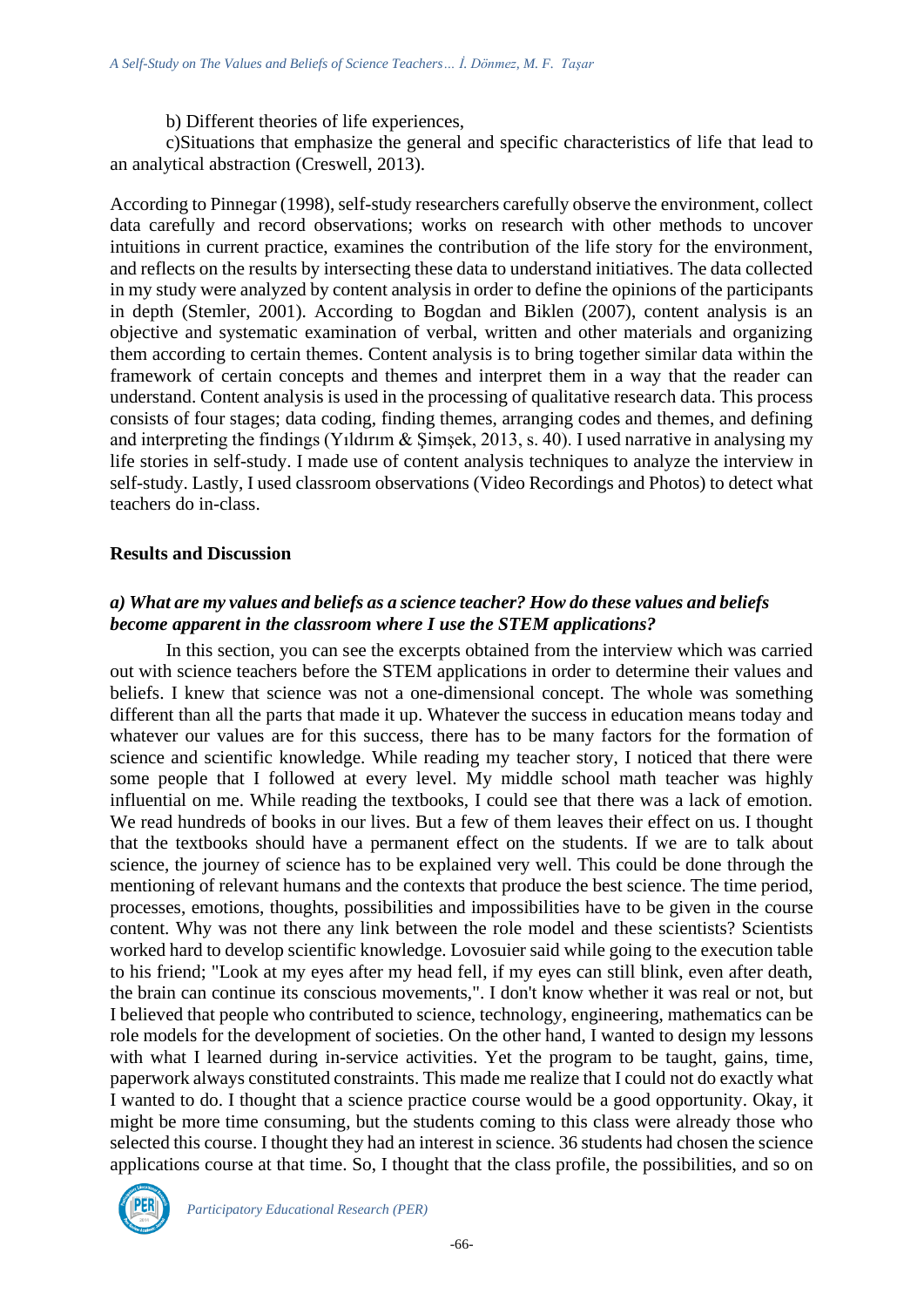provided me with an opportunity to implement STEM activities. However, in the activities I watched on the internet resources, the students were listening to the teacher carefully and actively participating in the activities. Was that the effect of the camera? Or were there any other cultural factors? I taught classes from the first grade to the university students. As the age group grew, I could see that the appearance of the factors such as concentrating on the lectures and level of participation increased. Nevertheless, this was not very much true for secondary school students. When watching the foreign sources (like videos), I was not interested in what the teacher did, but what the student did. They were discussing, trying, measuring things, and working together. My expectation was that this would be more effective with the students who were high achievers in the class. On the other hand, determining what the students would do in the future was another consideration for me. After all, they were not an inanimate object, a machine or a tool, and, it was relentless to direct their future in line with our needs. On top of these there were many graduates of teaching departments and who wanted to teach today but could not become a teacher because there was no effective policy of the state for this. These people are trained for years, perhaps wasted energy, money, etc. in an area where they would perhaps never be able to work. In this respect, both the country and the society are in a disadvantageous position. With these thoughts, I designated STEM events. I was excited to start the class, but at the same time I was worried about as to whether everything would be ruined or not.

| Table 3. My Values and Beliefs Before the STEM Applications |  |  |  |  |  |
|-------------------------------------------------------------|--|--|--|--|--|
|-------------------------------------------------------------|--|--|--|--|--|

| Concept                               | <b>Belief</b><br>and | Concept                      | <b>Belief</b><br>and |
|---------------------------------------|----------------------|------------------------------|----------------------|
|                                       | <b>Values</b>        |                              | <b>Values</b>        |
| Class size                            | ✔                    | <b>Student Ability</b>       |                      |
| <b>Education Oriented Policies</b>    | ∩                    | Time                         | ✔                    |
| Culture<br>School<br>and<br>Community | ✔                    | Testing and Accountability   |                      |
| <b>Instructional Resources</b>        | ✔                    | Curriculum Standards         | ∩                    |
| Class Factors                         | ✔                    | Experience                   | ✔                    |
| <b>School Factors</b>                 | ✔                    | Knowledge                    | ✔                    |
| and State Level<br>National           | ✔                    | Self-<br>Self-Awareness<br>& | ∩                    |
| Factors                               |                      | Reflection                   |                      |

 $\blacktriangleright$  =I have Belief  $\blacktriangleright$  = I have no belief  $\bigcirc$  = Undecided

In Table 3, I listed my values and beliefs prior to the practice. There was a strong link between my beliefs about STEM activities and my practice. I was able to see my values and beliefs more clearly before the research with the help of the concepts proposed by Buehl and Beck (2015). I was indecisive about education policies. Although I did not conduct a study on educational policies within the scope of my research, I owned some ideas about the reflection of the course contents in the suggestions section. In addition to that, the training program did not match 100% with the content and concepts I prepared. I was not sure about the student skills. They could give up saying "I can't do that" or "I'm bored.". Another dimension was that I was not confident in myself thinking that I may not express myself as desired during the study. Though self-study was a good opportunity for the practitioner to recognize himself, what we have in mind is not always what we express. On the other hand, I had full faith in class size, type of school and society, teaching resources, class factor, school factor, regional / national and state factor, student ability, time, testing and accountability, experience and knowledge.

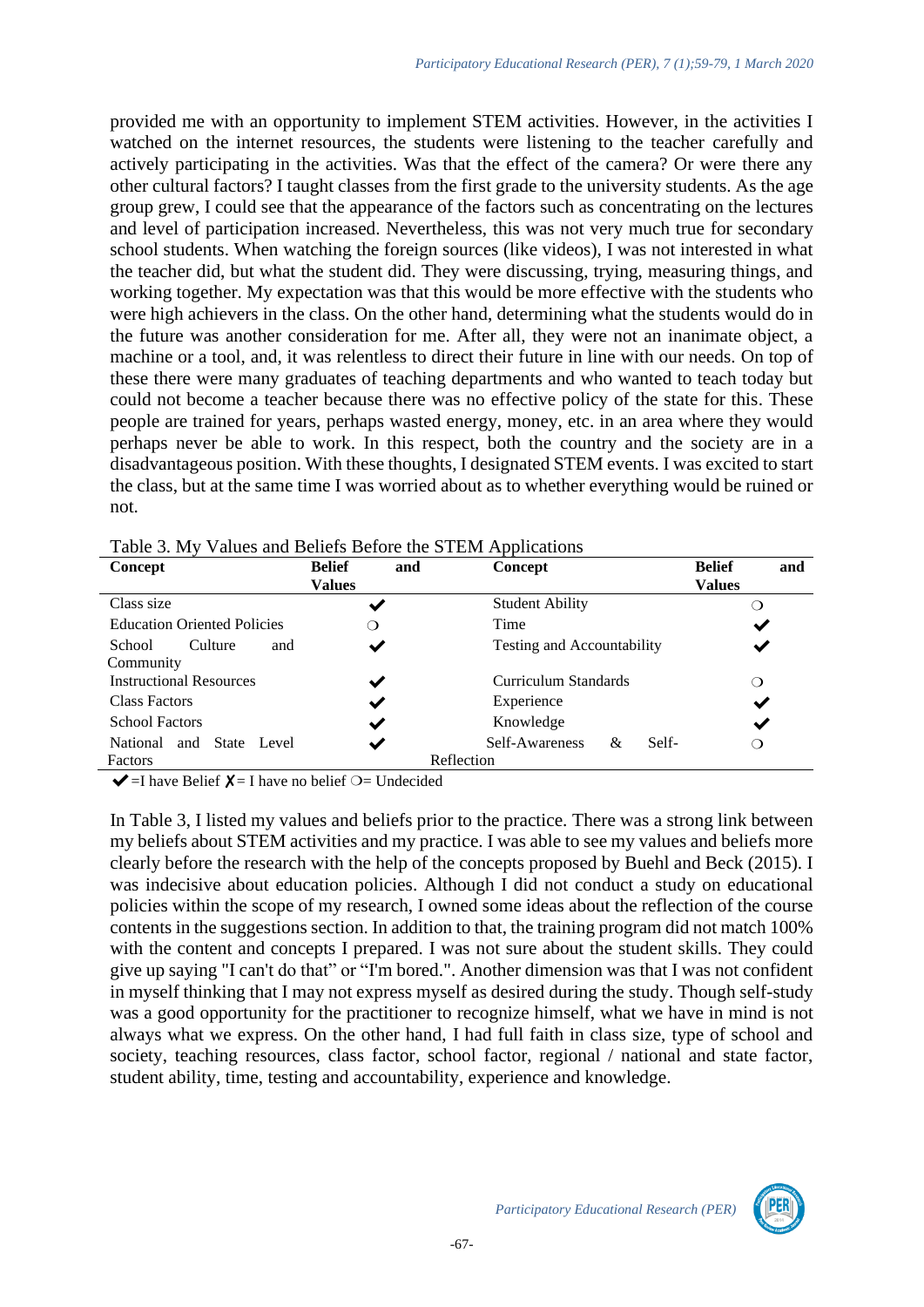| Concept                               | <b>Belief</b><br>and | Concept                           | <b>Belief</b><br>and |
|---------------------------------------|----------------------|-----------------------------------|----------------------|
|                                       | <b>Values</b>        |                                   | <b>Values</b>        |
| Class size                            | ✔                    | <b>Student Ability</b>            |                      |
| <b>Education Oriented Policies</b>    | ∩                    | Time                              | ✔                    |
| Culture<br>School<br>and<br>Community | ✔                    | <b>Testing and Accountability</b> |                      |
| <b>Instructional Resources</b>        | ✔                    | Curriculum Standards              | ◯                    |
| Class Factors                         | ✔                    | Experience                        | ✔                    |
| <b>School Factors</b>                 | $\checkmark$         | Knowledge                         | ✔                    |
| and State<br><b>National</b><br>Level | $\checkmark$         | Self-Awareness<br>Self-<br>&      | ✔                    |
| Factors                               |                      | Reflection                        |                      |

| Table 4. My Values and Beliefs After the STEM Applications |  |  |  |  |  |
|------------------------------------------------------------|--|--|--|--|--|
|------------------------------------------------------------|--|--|--|--|--|

 $\blacktriangleright$  =I have Belief  $\blacktriangleright$  = I have no belief  $\bigcirc$  = Undecided

Following the practice, I found that the connection between my beliefs about STEM activities and my practice gained strength over time. As in Table 4, with the help of the concepts by Buehl and Beck (2015), I could see more clearly the values and beliefs that I had before the research compared with my practices. I remained indecisive about education policies, which was one of these external factors. Since my indecisiveness was about one of the external factors, I could not intervene directly. In addition, the training program did not correspond 100% with the content and concepts I had prepared, which showed that the previous year's content was not fully understood by the students. I also witnessed misconceptions in some concepts such as mass-weight and velocity-speed. At first, I was not sure about the students' talents. However, almost all students participated in the activities carried out. Yet I observed that some students were not fully aware of the necessity of the application and the study during STEM applications. Similarly, I was not sure if I could express myself as much as I wished to do so throughout the study. But when I started to write my observations and thoughts, I had the opportunity to better understand both myself and my students. I also observed that I was right in my thoughts about the class size, school type and society, teaching resources, class factor, school factor, regional / national and state factor, student ability, time, testing and accountability, experience and knowledge.

### *b) Findings about the sub-problem: How does the Values and Beliefs of Participant Science Teachers Coded ''Moon'' are revealed in the classes where Science, Technology, Engineering and Mathematics (STEM) Activities Are Applied, What Can I Learn from These?*

In this section, we see excerpts from the interview conducted to determine the values and beliefs of the science teacher coded "Moon".

Me: What do you think science is?

Moon: I think science means changing, wondering means and questioning. If you want to change things, you need to apply science. Science means change and development. It means up-to-dateness, query and scanning; I think that's what science means.

Me: Well, considering our educational programs, do you think science meets the need in practice and theory?

Moon: We have programmed the training programs from 1 to 12 very well. We have built a spiral curriculum. There's a disconnect starting from the bottom. However, we cannot see those curricula being actually applied.

Me: Why do you think so?

Moon: The program is very nice, but missing information at any level affects the problems above. They are being applied, but it is not working.

Me: Does the science course meet the students' expectations?

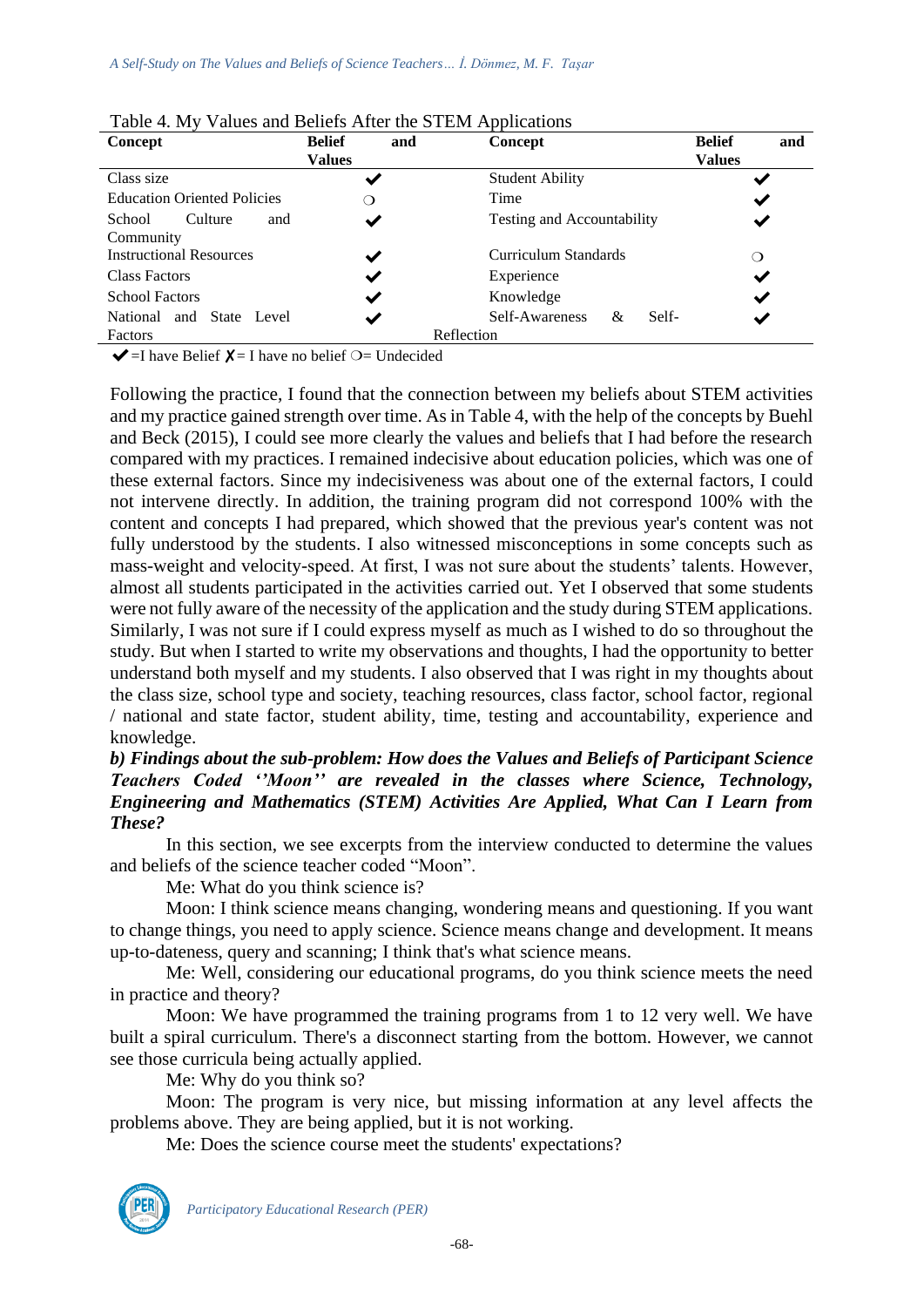Moon: Curriculum is constantly changing. The previous curriculum was not spiral. The subjects changed over time. But I think it meets expectations.

Me: Which courses do you think are closest to science?

Moon: In my opinion, it is mathematics and it can also be social studies in terms of methodology.

Me: I don't know if you've reviewed the new draft program. It writes engineering will also be included in science education. It writes that gaining understanding of the subject area of science-engineering-technology and mathematics (STEM) will be ensured. What do you think about it?

Moon: Teachers must go through in-service training. We may not catch up with that understanding, for example, the youngest teacher in this school has 10 years of experience. So, when you say, "apply this in your classes'', you cannot obtain anything.

Me: Does STEM understanding contribute to the development of our country?

Moon: It remains at the theoretical level in the secondary school curriculum. It lags behind in application and practice. I think the studies provide very theoretical academic information. If training is given about the kitchen of the business, it will be more efficient or if there is practical information with which we can find solutions in our daily life such as business technical-home economy like in the previous years.

Me: Do you use the history of science in your lessons?

Moon: We usually talk about the lives of salient scientists. However, what must be revisited is conveying what kind of difficulties hindered the understanding of science in that specific period and what was done for the advancement of science. We need to differentiate between the scientific understanding of that time and today's understanding of science.

Me: Do you think scientists can draw the attention of students? Do the students take scientists as a role model?

Moon: I don't think so. Because the teacher is not a singer or a footballer. I think making a name is not important, in fact the history of science or the way of science should be taught.

| <b>THERE</b> OF HOOD 5 YESTERD WILL DUITED DUTIES TO BE THE TEPPHORIOUS<br>Concept | <b>Belief</b> | and | Concept                |     | <b>Belief</b> | and |
|------------------------------------------------------------------------------------|---------------|-----|------------------------|-----|---------------|-----|
|                                                                                    | <b>Values</b> |     |                        |     | <b>Values</b> |     |
| Class size                                                                         | ✔             |     | <b>Student Ability</b> |     | ✔             |     |
| Oriented<br>Education                                                              |               |     | Time                   |     | ✔             |     |
| Policies                                                                           |               |     |                        |     |               |     |
| School<br>Culture<br>and                                                           | ✔             |     | <b>Testing</b>         | and |               |     |
| Community                                                                          |               |     | Accountability         |     |               |     |
| <b>Instructional Resources</b>                                                     | Χ             |     | Curriculum Standards   |     | ∩             |     |
| <b>Class Factors</b>                                                               |               |     | Experience             |     | ✔             |     |
| <b>School Factors</b>                                                              | ✔             |     | Knowledge              |     | ✔             |     |
| National and State Level                                                           |               |     | Self-Awareness & Self- |     | ✔             |     |
| Factors                                                                            |               |     | Reflection             |     |               |     |

**Table 5.** Moon's Values and Beliefs Before the STEM Applications

 $\blacktriangleright$  =I have Belief  $\blacktriangleright$  = I have no belief  $\bigcirc$  = Undecided

In Table 5, within the framework of Buehl and Beck (2015), I tried to interpret the views of the teacher ''Moon'' before the STEM activities. Firstly, it can be said that the considerations in class size, class factor, time, student ability to participate in the application are complete. Approximately 15 years of teaching experience shows that it is important for a teacher to have the knowledge and experience of the subject and the values and beliefs. In my interview, however, the external factors such as teaching resources and policies gained importance too.

In this section, we see the excerpts from the interview conducted to determine the values and

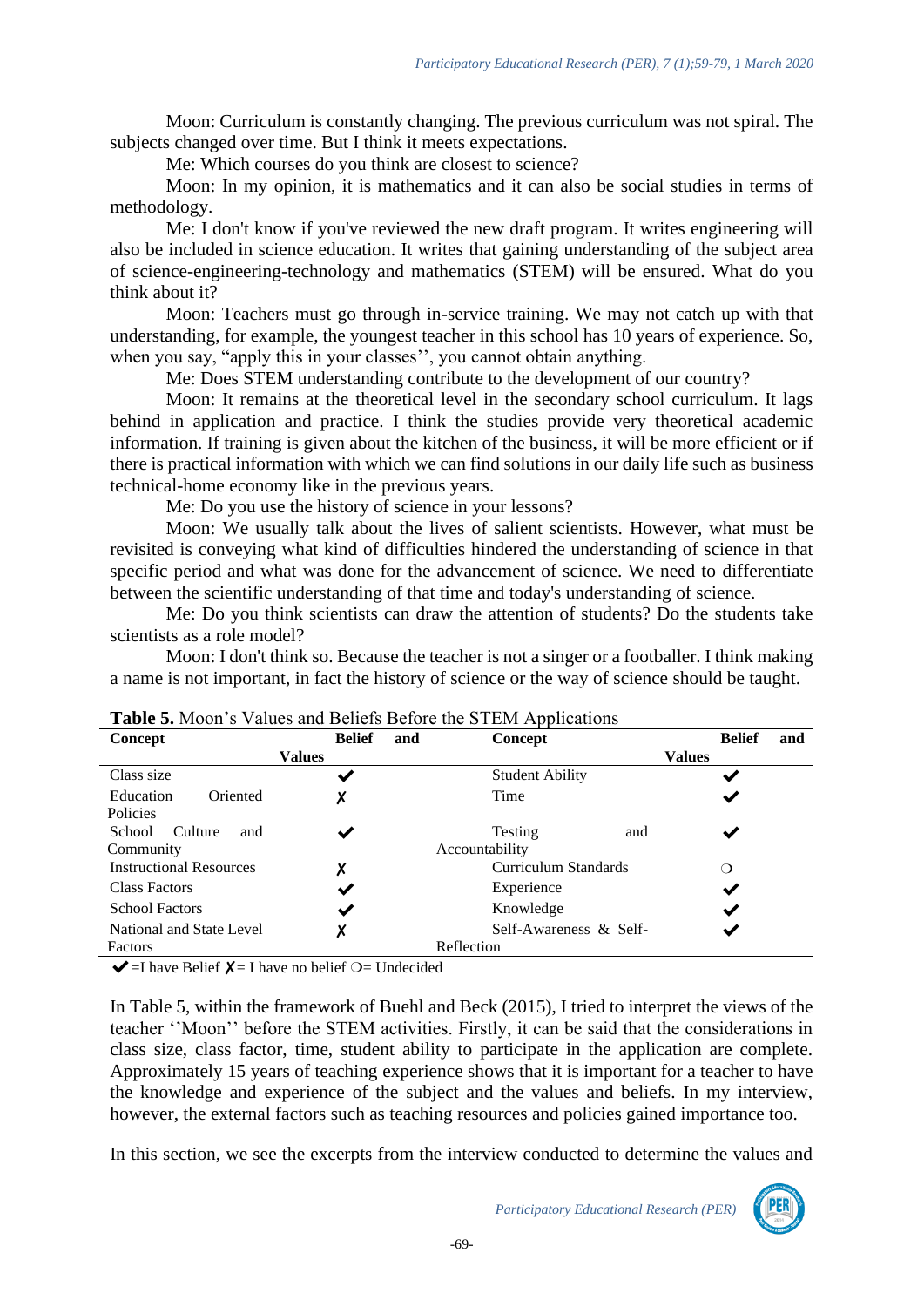beliefs of the science teacher coded ''Moon''.

Me: Could you tell us about the studies you conducted?

Moon: I have to take over a 6 hour-class in return for my salary because I am working as vice principal. For this reason, I refrain from choosing the main course of science, I am an administrator, there can be some disruptions during the term. That's why I usually try to get into intelligence games and science applications. I usually focus on group activities in the games of intelligence class. My goal is to make students get a taste for socialization, quick thinking and competition. In the course of science applications, I had the opportunity to concentrate on my studies according to the fields and discipline of STEM which has been applied intensively in recent years.

Me: How do you think we can describe the history of science or the scientists?

Moon: Let us imagine a river, say that it has never existed before and then it starts to flow from its spring. From this spring, the water will find its own way, on which it will develop the molecules important to life such as minerals, vitamins, nutrients and so on. How beneficial this river can become for the environment or humanity depends on it gaining the correct amount of all the necessary components and also on its carrying the sufficient level of these molecules and finally on the extent to which the water is potable. The drinkers are the scientists. Every drinker should also add something to the value of the water so that the others will get the benefit of it in the future. Here not only humans but also, plants, animals, the nature, the human history and culture come into play. Today's scientists must follow the universal values and be up-todate and work solely for the positive progress of every living thing and being in the universe. An objective judgment or opinion should be created. In particular, some areas should not be left to the monopoly of certain countries or schools e.g. Space Research: NASA. All scientists working in a university or for an institute should do their best in their field.

Me: Considering the activities we do, which of the fields of science, technology, engineering and mathematics do you think we made use of?

Moon: We resorted to every field. For example, Science was referred to in the Mars mission event; Astronomy: technology, space technology, spacecraft; Engineering: Spacecraft design and its drawing, creation and use of this design in the outside world with the materials available; Mathematics: making measurements for the appropriate height needed for landing and making some measurements for these heights when they need to be changed in other testings.

Me: How did you manage group work in STEM activities? Did each student participate?

Moon: STEM Activities group work was formed heterogeneously by taking into consideration the conditions of each study and the readiness and maturation levels of the students whose general academic and social skills I know. Students participated. A complete group work was done with the necessary guidance and with the warnings given when some of the students who wanted to work individually and who were more productive in this way rarely wished to leave their group.

Me: What do you think STEM activities brought to the students?

Moon: They recognized that especially the concepts that they thought they were not familiar with such as environment, vehicles, etc. could actually be easily understood by themselves. They understood that they were able to do something. STEM is an activity that appears to be difficult and complex. It brings many events occurring in the outside world into the classroom, proportional to the student's overall education and training capacity. The students got the chance of experiencing the similar environments to those where the people leading the science were living in. And, they reached the conclusion that the scientists might have made their studies under more difficult conditions than they themselves experienced. It was very good for the students to see that the people who were similar to them set a goal and achieved it later.

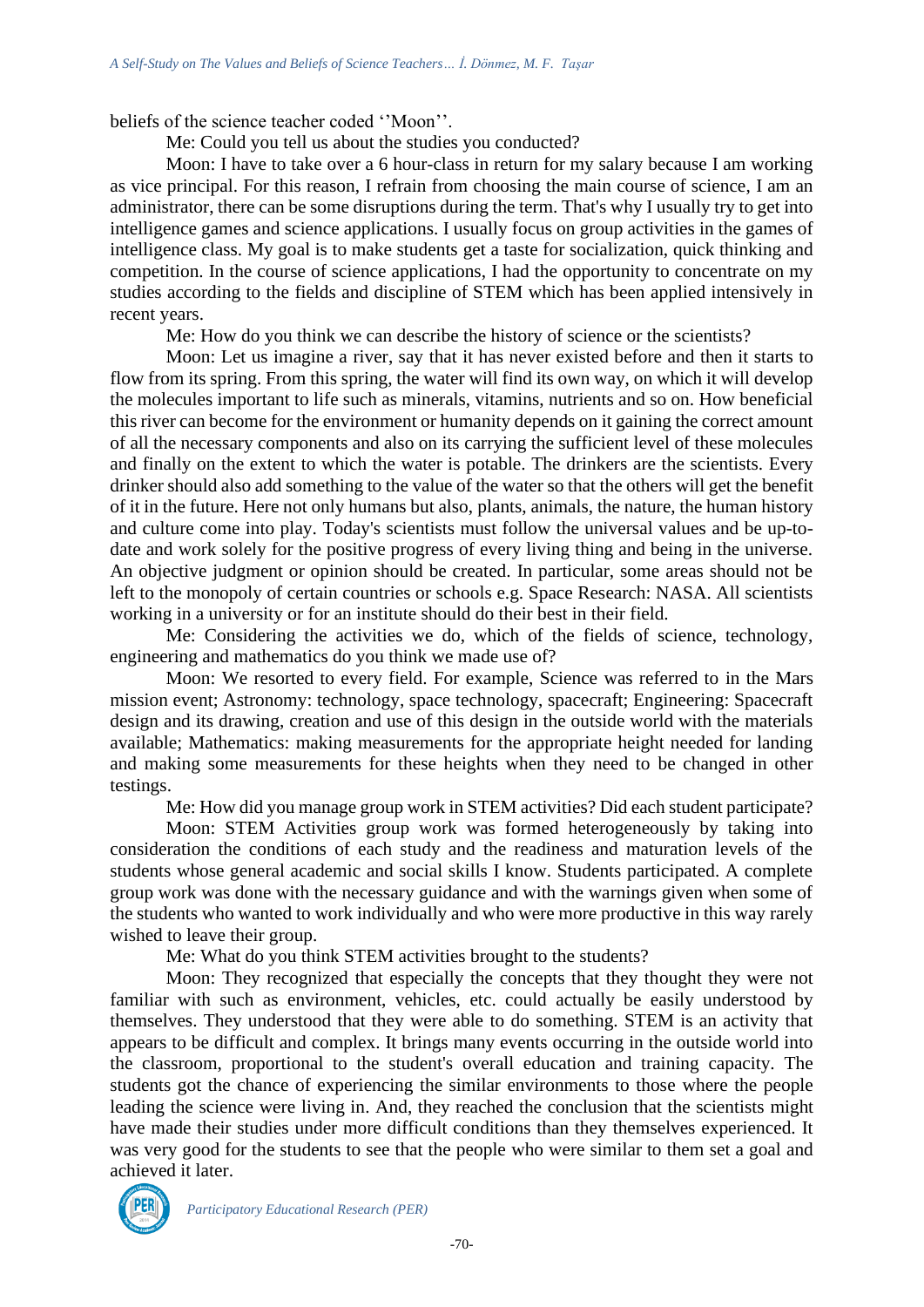Me: It is speculated that there would be a STEM-based curriculum. Do you have any suggestions for the STEM curriculum?

Moon: An in-service training can be provided to teachers on these subjects. Postgraduate education can be given to graduates of science and education. In addition, integration studies required for this transition can be added in the course syllabus. In the global world, STEM studies will inevitably enter into the training programs. In order not to be caught unprepared for this issue, we-teachers-should start the studies in advance.

Me: What have you discovered as a teacher about yourself?

Moon: As a teacher, I always say that the students do their best when they are allowed. The Equal Opportunity Principal is also counted as the basic principle of education in the National Education Law No. 1739. What I discovered about myself is that I took the students into space and sent a spacecraft to Earth from there. I did this mentally. This time, the students did not ask whether the pasta should be sauced, but instead they asked me how many more they needed to put on top of it if they wanted it to be more durable. I trained little scientists. I'm a science teacher. I have not discovered newly in the field of science, but I am satisfied now. I care about this STEM and want it to be included in the training programs in the future.

| Twore of Infooling a way will believe the community of the community of the community |                      |                                   |                      |  |  |
|---------------------------------------------------------------------------------------|----------------------|-----------------------------------|----------------------|--|--|
| Concept                                                                               | <b>Belief</b><br>and | <b>Concept</b>                    | and<br><b>Belief</b> |  |  |
|                                                                                       | <b>Values</b>        |                                   | <b>Values</b>        |  |  |
| Class size                                                                            | ✔                    | <b>Student Ability</b>            |                      |  |  |
| <b>Education Oriented Policies</b>                                                    | ∩                    | Time                              | ∩                    |  |  |
| School Culture and                                                                    | $\checkmark$         | <b>Testing and Accountability</b> |                      |  |  |
| Community                                                                             |                      |                                   |                      |  |  |
| <b>Instructional Resources</b>                                                        | χ                    | Curriculum Standards              |                      |  |  |
| Class Factors                                                                         | ✔                    | Experience                        | $\checkmark$         |  |  |
| <b>School Factors</b>                                                                 | ✔                    | Knowledge                         | ✔                    |  |  |
| National and State Level                                                              | ∩                    | Self-Awareness<br>Self-<br>&      |                      |  |  |
| Factors                                                                               |                      | Reflection                        |                      |  |  |

Table 6. Moon's Values and Beliefs After the STEM Applications

 $\blacktriangleright$  =I have Belief  $\blacktriangleright$  = I have no belief  $\bigcirc$  = Undecided

Table 6. I tried to match the answers of the teacher within the dimensions provided by Beuhl and Beck (2015). Moon was working at a place with a high socio-economic level. The number of students in the classroom was low., I observed that there are applications within the dimensions of class size, type of school, teaching resources, class factor, school factor, student ability, experience and knowledge. However, Moon did not mention about education policies, state and national factors and time factor.

## *(c) Findings about the sub-problem: How do The Values and Beliefs of the Participatory Science Teachers coded "Sun" are revealed in the Classes where Science, Technology, Engineering and Mathematics (STEM) Activities are Applied? What Can I Learn From these?*

In this section, you can see the excerpts from the interview carried out to determine the values and beliefs of the science teacher coded "Sun" before the application.

Me: What do you think science is?

Sun: It is the ability to present an observable or demonstrable hypothesis with concrete evidence.

Me: Does the science course meet the students' expectations?

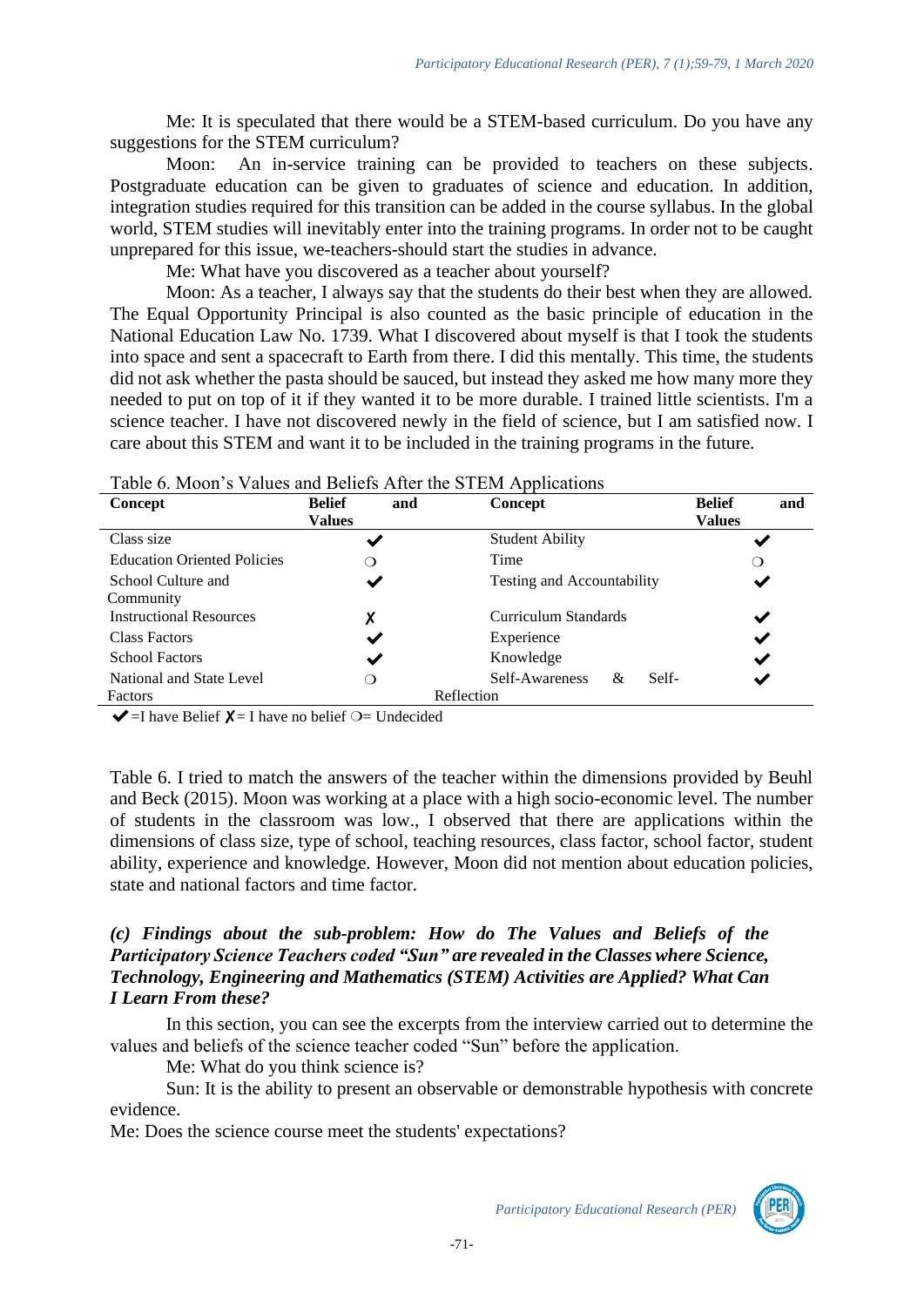Sun: Partially yes. Issues were reduced to a more accessible level and some restrictions were also introduced. We teach at a simpler level, but when I am trying to answer the students' question of "why?", I feel the lack of information removed from the curriculum and I have some trouble.

Me: How do you evaluate the integration of science-technology-engineeringmathematics?

Sun: These are the concepts that constantly interact with each other and constantly feed each other.

Me: Does STEM understanding contribute to the development of our country?

Sun: The integration of science, technology, engineering and mathematics is one of the factors affecting the development of a country. The integration of science, technology, engineering and mathematics of a country is directly related to the development of that country. In the countries not having these four, heavy industry and production industry cannot be expected to develop. In parallel to this, it is not possible to create new jobs. The service sector is not included in it.

Me: Do you use the history of science in your lessons?

Sun: I don't use the history of science in my classes. I used to talk about Newton, Mendelev and Archimet in the past. There was an interest because the event and the relevant people were told altogether (the apple fall or the float in the tub). I think my goal in explaining the history of science was to give the students a sense of curiosity about scientists. This year we covered the history of the periodic table in the lesson. I tried so hard to motivate the students.

| <b>Concept</b>                     | <b>Belief and Values</b> | Concept                           | <b>Belief and Values</b> |
|------------------------------------|--------------------------|-----------------------------------|--------------------------|
| Class size                         | ◯                        | <b>Student Ability</b>            |                          |
| <b>Education Oriented Policies</b> | Э                        | Time                              | ✔                        |
| School Culture and Community       | ◯                        | <b>Testing and Accountability</b> | ✔                        |
| <b>Instructional Resources</b>     | ✔                        | Curriculum Standards              | ◯                        |
| <b>Class Factors</b>               | ◯                        | Experience                        | ✔                        |
| <b>School Factors</b>              | ∩                        | Knowledge                         | ✔                        |
| National and State Level           | റ                        | Self-Awareness & Self-Reflection  | ✔                        |
| Factors                            |                          |                                   |                          |

**Table 7.** Sun's Values and Beliefs Before the STEM Applications

 $\blacktriangleright$  =I have Belief  $\blacktriangleright$  = I have no belief  $\bigcirc$  = Undecided

In Table 7, I tried to interpret the views of "Sun" teacher before the STEM activities within the framework stated by Buehl and Beck (2015). "Sun" teacher had enough knowledge and skills for the science courses. Sun's willingness to participate in the study and belief in working on time and student ability were complete. Sun was convinced that Sun would contribute to selfawareness and self-reflection. However, Sun did not mention about the external factors such as education policy and state factor. Sun did not express positive or negative views in these areas.

In this section, you can see the excerpts from the interview carried out to determine the values and beliefs of the science teacher coded "Sun".

The curriculum changed in 2012-2015 and 2016. Finally, the curriculum of the 8th grade was changed in 2016. I follow the program in terms of the learning outcome and the subjects. Me: Could you tell us about the study you conducted?

Sun: We had fun during the activities. In the first activity I did a demonstration experiment. I saw that the activities attracted the attention of the students. In the following week, the students came to me and asked what they would do. I formed the student groups for the Bridge and Mars mission activities. They conducted the activities on their own and I

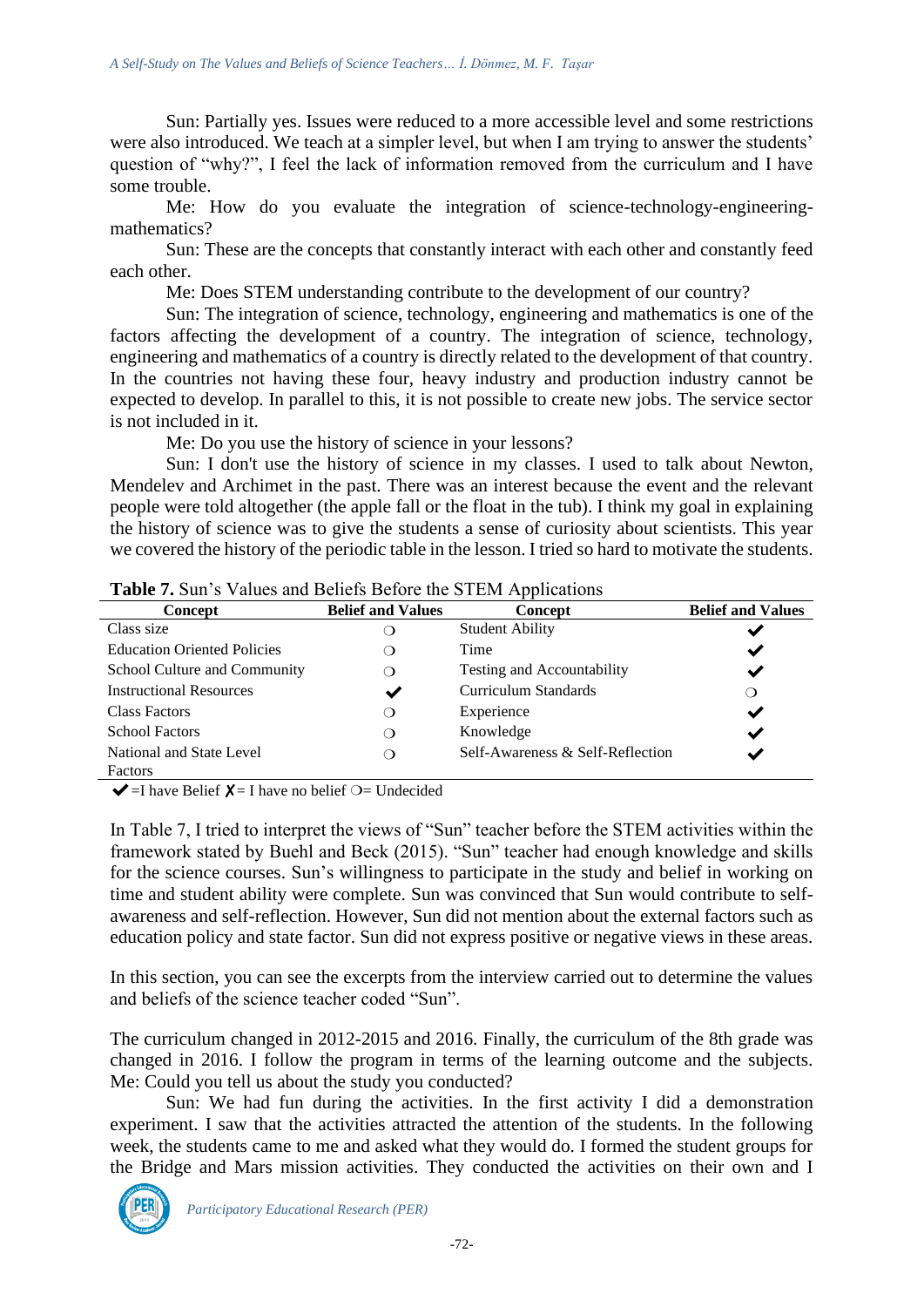rewarded the successful groups with chocolate. There were scientists at the beginning and at the end of the activities. Obviously, I did not have the detailed knowledge of the history of science and scientists. As I said before, I'm not interested in it. But we read the content and watched the videos with the students together.

Me: How do you think we can tell the history of science or scientists?

Sun: Archimedes' coming out of the bathtub or Newton's apple falling in the head are interesting events. I think the curiosity about the work should be highlighted rather than the person himself. What should be the focus is the stimulating effect, namely the event that person experienced. The question should be: What was the reason why this man tried hard to work in this field?

Me: Considering our activities, which of the STEM areas do you think we used?

Sun: I think we have used all of science-technology-engineering and mathematics.

Me: How did we use technology?

Sun: It depends on what we understand from the concept of technology, for example, we made rockets at the rocket activity and talked about the rockets, which was a technological concept.

Me: Do you think it should certainly be electronic? For example, is a table also a technological tool?

Sun: Aa table is not, I think it should be electronic.

Me: How did you apply group work in STEM activities?

Sun: I tried to make homogeneous groups, but they moved to the groups that they could work in the other weeks. Each group worked, but some students in the group were reluctant. I think these students have little interest in science. In addition, my class was crowded, and the number of students negatively affected my activity.

Me: What do you think STEM activities brought to the students?

Sun: Applicability. What these activities brought is that the students could see that they are learning things and they could also apply what they learned.

Me: What did you as a teacher discover about yourself?

Sun: The teacher should tell the subject, give certain concepts and definitions, complete the unit and then there should be an application of what the students have learned. STEM is a production-oriented activity. But the time is troublesome, that is, there must be more time for it.

Me: It is speculated that there will be a STEM-based curriculum. Do you have any suggestions for the STEM curriculum?

Sun: I think STEM will contribute to the students in terms of the activities. I think that training in this field should be provided for the teachers, and it should be voluntary. There may be a sketchy book like a guidebook, but it may limit the teachers in terms of its applicability.

In Table 8, I tried to interpret the views of "Sun" teacher after the STEM activities within the framework stated by Buehl and Beck (2015). "Sun" teacher gave a lot of information about the content used in the STEM activities.

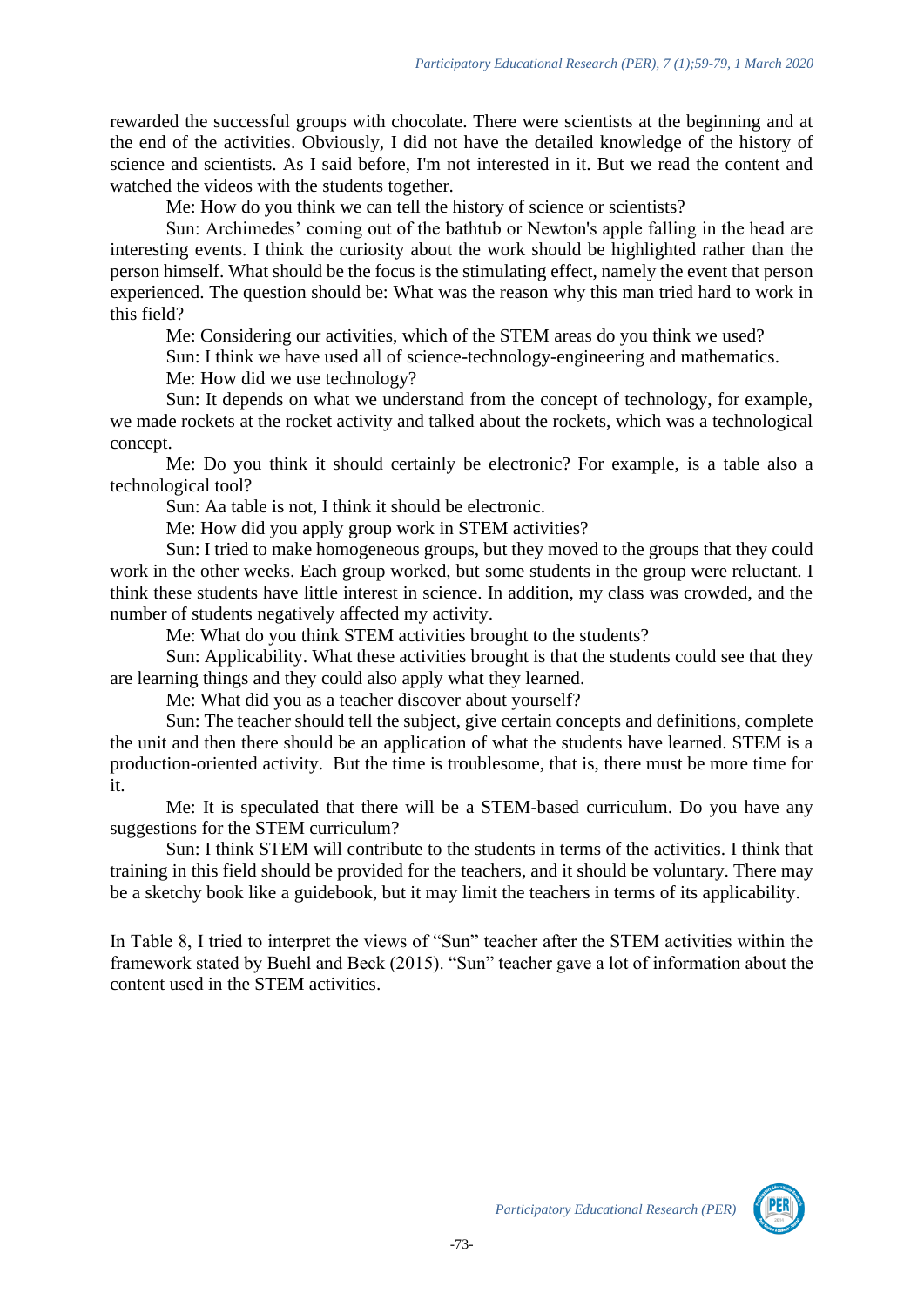| <b>Concept</b>                     | <b>Belief and Values</b> | <b>Concept</b>               | <b>Belief and Values</b> |
|------------------------------------|--------------------------|------------------------------|--------------------------|
| Class size                         | Х                        | <b>Student Ability</b>       |                          |
| <b>Education Oriented Policies</b> | ◯                        | Time                         | х                        |
| School Culture and                 | $\Omega$                 | Testing and Accountability   |                          |
| Community                          |                          |                              |                          |
| <b>Instructional Resources</b>     | ✔                        | Curriculum Standards         | ✔                        |
| <b>Class Factors</b>               | ✔                        | Experience                   | ✔                        |
| <b>School Factors</b>              | ◯                        | Knowledge                    | $\mathbf{\Omega}$        |
| National and State Level           | ◯                        | Self-Awareness<br>Self-<br>& |                          |
| Factors                            |                          | Reflection                   |                          |

**Table 8.** Sun's Values and Beliefs After the STEM Applications

 $\blacktriangleright$  =I have Belief  $\blacktriangleright$  = I have no belief  $\bigcirc$  = Undecided

Moreover, as I understand from Sun's practices, Sun stated that activities developed a sense of curiosity in students, avoided memorization, but were influenced by external factors due to the examination systems. An experience of 10 years meant possessing deep knowledge of course contents. Sun stated that practices suffered from time and class size. "Sun" teacher did not talk much about the external factors, so I could not make a comment on whether the education policies were effective at school and at a national level or not. Looking at the values and beliefs of the participating science teachers in the classes where science, technology, engineering and mathematics (STEM) activities were applied, I observe Socio-economic and environmental factors are effective in teachers' choice of profession. STEM activities can be implemented more easily in schools with high socio-economic status. There are difficulties in the implementation of STEM activities in crowded classrooms. Teachers' values and beliefs affect their STEM practices. Seeing the practices of other teachers has given me a different perspective about the teaching process that I use.

### **Conclusion**

Brown and Cooney (1982) and Pejeres (1992) emphasized that values and beliefs are directly proportional to the teacher's actions. Notwithstanding these definitions can be seen as the reflections of the prevailing behavioral theory which was created at that time. The research shows that there are many factors that affect teachers' values and beliefs (Savaşçı & Berlin, 2012). However, these beliefs and values of the teachers are expressed as an integral structure by Buehl and Beck (2015). In this context, I had the chance to make sense of my own beliefs, values and practices. Buehl and Beck (2015) classified beliefs, values and practices as internal and external factors. Uzuntiryaki, Boz and Kirbulut (2010) stated that one of the internal factors which affect the teachers' practices was their number of the students. During the STEM applications, I worked with a class of 18 students. I found that a class of this number is suitable for STEM applications. However, I understood that working with a classroom of 30 students had negative effects on the classroom management of "Sun" teacher. Education policy was an external factor, and it supported what I wanted to do. As it is expressed both in our country's 2023 targets and in TUSIAD and Turkey STEM reports, it supported the development of production-oriented individuals who make plans, ask questions and work in collaboration. The fact that I conducted my research at my own school and that all the parents gave consent to my work eliminated the obstacles to my practice. I started to develop teaching resources a year ago. However, it was also an advantage for me to do my activities with simple materials. The fact that my class was a science applications class gave me the opportunity to come up with a flexible plan in my study. Also, my students' willingness to attend the elective course of science applications was another advantage. Management, parental support, colleagues and the resources available in a school can support or hinder the relationship between teachers' beliefs

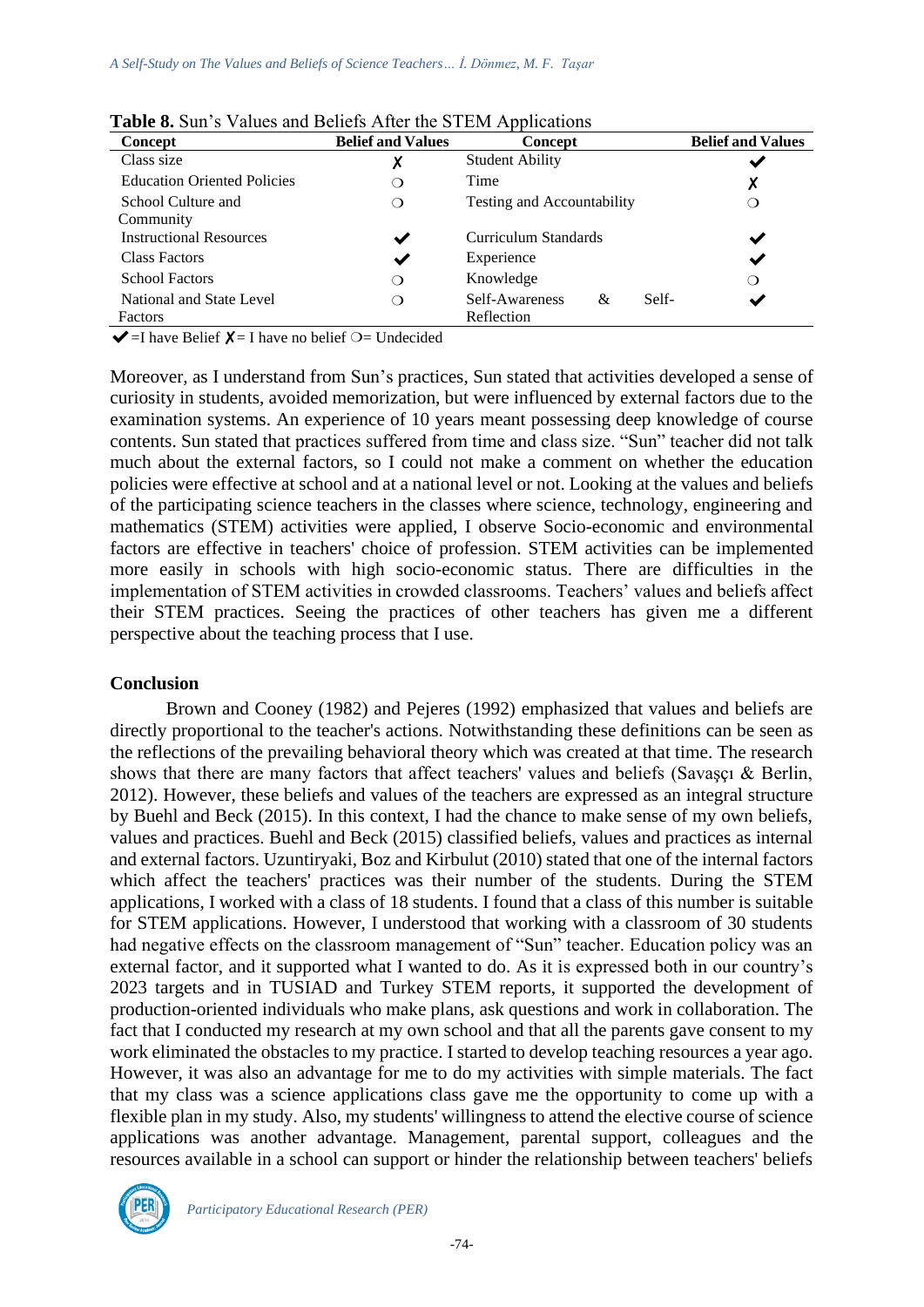and practices (Southerland, Gallard & Callihan, 2011). I did not have any problems in my practices in terms of school factor, administration and environment. At first, I was not sure about the students' abilities. In particular, the teachers' beliefs about the development of students' abilities and motivations affect their practice (Mouza, 2009; Turner, Warzon & Christensen, 2011). But when the process was over, I was sure about my students' abilities. Examples of external factors include solid accountability, time-effectiveness culture, compulsory curriculum, and state and national assessments (Bryan, 2012). My initial ideas changed over time. I observed that it took more time to implement STEM activities, to talk about scientific knowledge, and to discuss them in depth. I believe that I have conducted a completely transparent process with participating teachers, participating students, my colleagues at the same time bearing in mind other elements that make up the school. The standards of the training program were not at the level I expected, but it was good for my science practice curriculum to provide a flexible study for me. My belief in my experience and knowledge did not change in the process, but I also gained different perspectives when working with my students. I think that I could reflect what I had in my mind into my lessons during this journey which I started in order to understand myself and my practice in the process. As a result, my values and beliefs in STEM activities greatly affected my practices. In this respect, as Laplante (1997) and Bryan (2012) stated, my practices, values and beliefs were influenced by STEM activities. A research-questioning approach about the effectiveness of belief which was conducted by Wilkins (2008) and which included an American elementary school teacher revealed that beliefs are the most powerful direct predictor of research-questioning approach. Since STEM education is also a new approach, it can be examined how the values and beliefs of the teachers giving the STEM education lead their practices. Savaşcı and Berlin (2012) stated that the more the students' ages are, the more easily the teachers could apply the constructivist practices. Similar expressions can be used within the STEM applications. STEM applications provide high-level of thinking skills. Therefore, it can be thought that teachers who have no difficulty in improving the skills of their students have no problems in the STEM applications. Savaşcı and Berlin, (2012) point out that the constructivist-oriented secondary school teachers were reluctant to do group work because of potential misbehavior of the students. In my practice, I also encountered some problems among the members of the groups but overcame these by talking to the students and convinced them to work together. It is necessary for teachers to focus on the group work before STEM applications. "Sun" emphasized that he had chosen teaching through various environmental factors. Sun preferred teaching in order to stay where lived, and preferred teaching mathematics, which was popular at that time. Sun had some experience in teaching and worked in different places. But I observed that Sun used traditional methods in the classroom. Sun had been working with 8th grade students for 3 years, so Sun was teaching in accordance with the expectations related to national high stakes exams. Sun had never received in-service training on STEM application before. It was the first time that Sun would use STEM in class. Sun was familiar with the scientists in the curriculum of the 8th grades. But Sun thought these characters were the elements only to be memorized. At first, I thought that he was more knowledgeable about the application. However, I observed that Sun was more protective in practices considering that students would be harmed. Sun also gave small motivating rewards to the students. At the end of the activities, I saw that Sun had followed the programs through the textbooks. Sun also told me that I had to find more interesting facts about the history of science while teaching. STEM activities were practical in terms of its applicability in the class. However, Sun said that class was crowded, so there was a loss of control and some students were reluctant to take part in the activities. Sun was also concerned about time like me. When I compared Table 5 to Table 6, I found that the values and beliefs in the size, class factor, time, testing, and the standards of education programs did not match with the practices. When I read the story of Moon, I learned that, Moon started to work

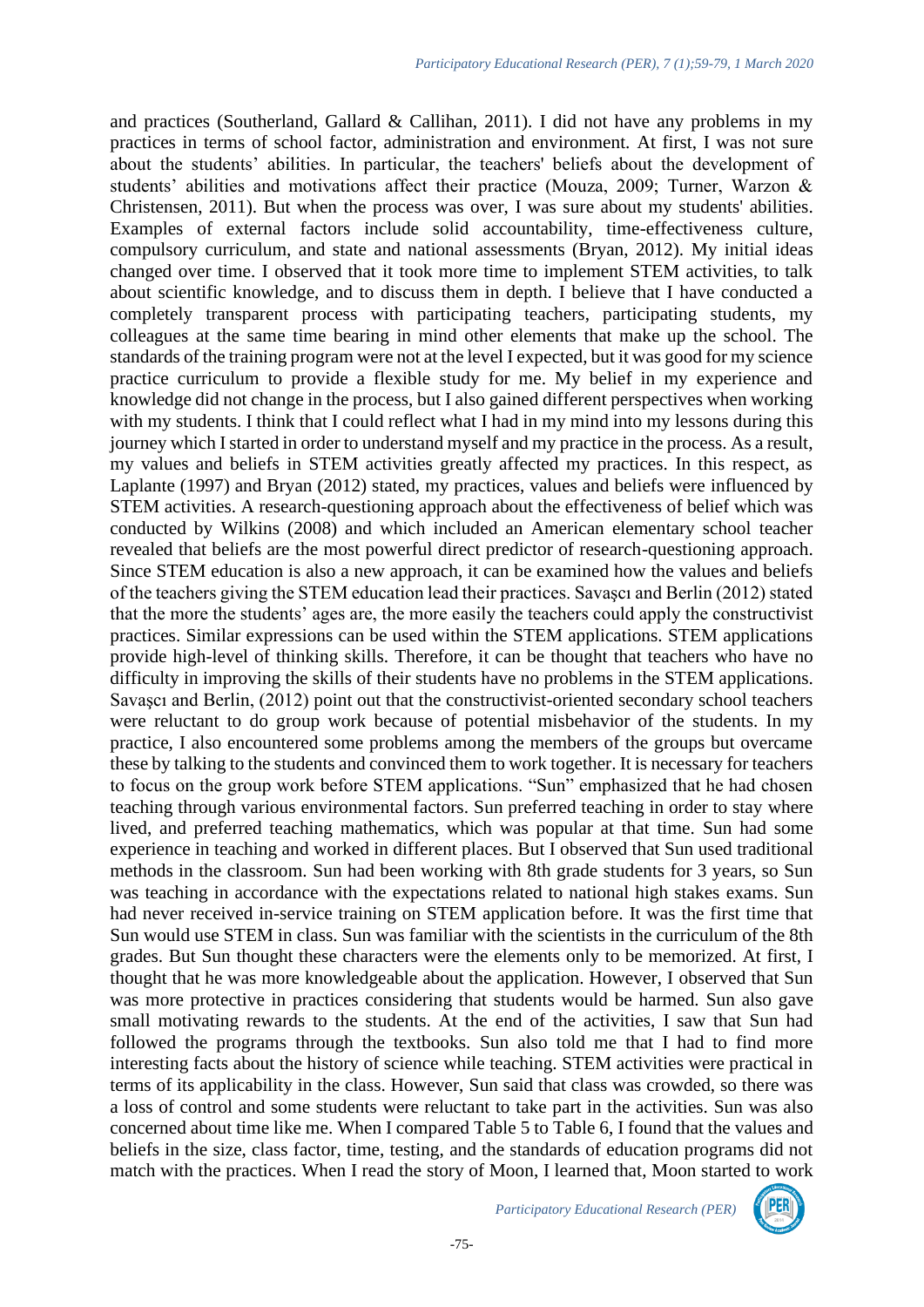immediately because of the socio-economic status of own family. Moon had a successful school life, and in time Moon moved from science education to administration. In the preimplementation process, Moon complained about the external factors and about the continuous change of the curricula. Moon did not receive an in-service training on STEM, but Moon believed that practical studies would contribute to the students. Moon was working in an environment of high socio-economic status when implementing STEM activities. Therefore, Moon gave me different perspectives in implementing the activities. Moon believed that the history of science should be explained to the students. Moon applied activities in detail, made measurements and, moreover, described practices very well. Moon thought that there would not be any problems with time and with the classroom or the size of the school. At the end of the activity, my testimony showed that Moon was satisfied with the teaching resources available. Moon did not mention about the time factor. However, I understood from Moon's expression that it was positive in terms of the number of the students and the activities. Moon's knowledge and experience in this field was great. I observed that the values and beliefs of the Moon teacher overlapped with practices. As a result, I saw that internal and external factors affected the teachers' values and beliefs, which led to different practices among teachers. "Sun" teacher had used more traditional methods, but I realized that Sun's knowledge was greater in science education. In addition, the number of the students was high. It is difficult to implement STEM activities in crowded classrooms. Moon teacher was spending more time at school, both as an administrator and as a teacher. When Moon needed more materials at the bridge event, Moon got them again, went back and continued the practice. I understood that Moon teacher was a humanist teacher. The activities could be easily implemented with a small group in the schools of a high socio-economic level. STEM activities are more effective in schools with socio-economic environment.

As a result of this research, I found that both the internal and external factors were effective in the implementation of the STEM activities. Enhancing STEM experiences of teachers will help strengthen STEM trainings. Although STEM skills are strengthened, it is important to strengthen external factors. The internal factors such as the teacher's experience and field expertise affect their practices in the classroom. In addition, it was concluded that crowded classes and the change in the socio-economic levels also affect in-class practices. In further researches, the factors which affect the STEM applications of these teachers can be examined in many different dimensions.

# **References**

- Anagün, Ş, Yalçınoğlu, P, Ersoy, A. (2012). An investigation of primary school teachers' beliefs on teaching-learning processes in science and technology course in terms of constructivism. *Journal of Theoretical Educational Science, 5* (1), 1-16.
- Angrosino, M. (2007). *Doing ethnographic and observational research*. Thousand Oaks, CA: Sage
- Austin, T. & Senese, J. C. (2004). Self-study in school teaching: teachers' perspective. In J. Loughran, M. L. Hamilton, V. LaBoskey & T. Russell (Eds.), *International handbook of self-study of teaching and teacher education practices*. (pp. 1231-1258). Dordrecht: Kluwer.
- Bailey, K. D. (1982*). Methods of social research*. New York: The Free
- Bencze, L., Hewitt, J., Pedretti, E., Yoon, S., Perris, K., & van Oostveen, R. (2003). Sciencespecialist student-teachers consider promoting technological design projects: Contributions of multi-media case methods*. Research in Science Education, 33,* 163– 187.

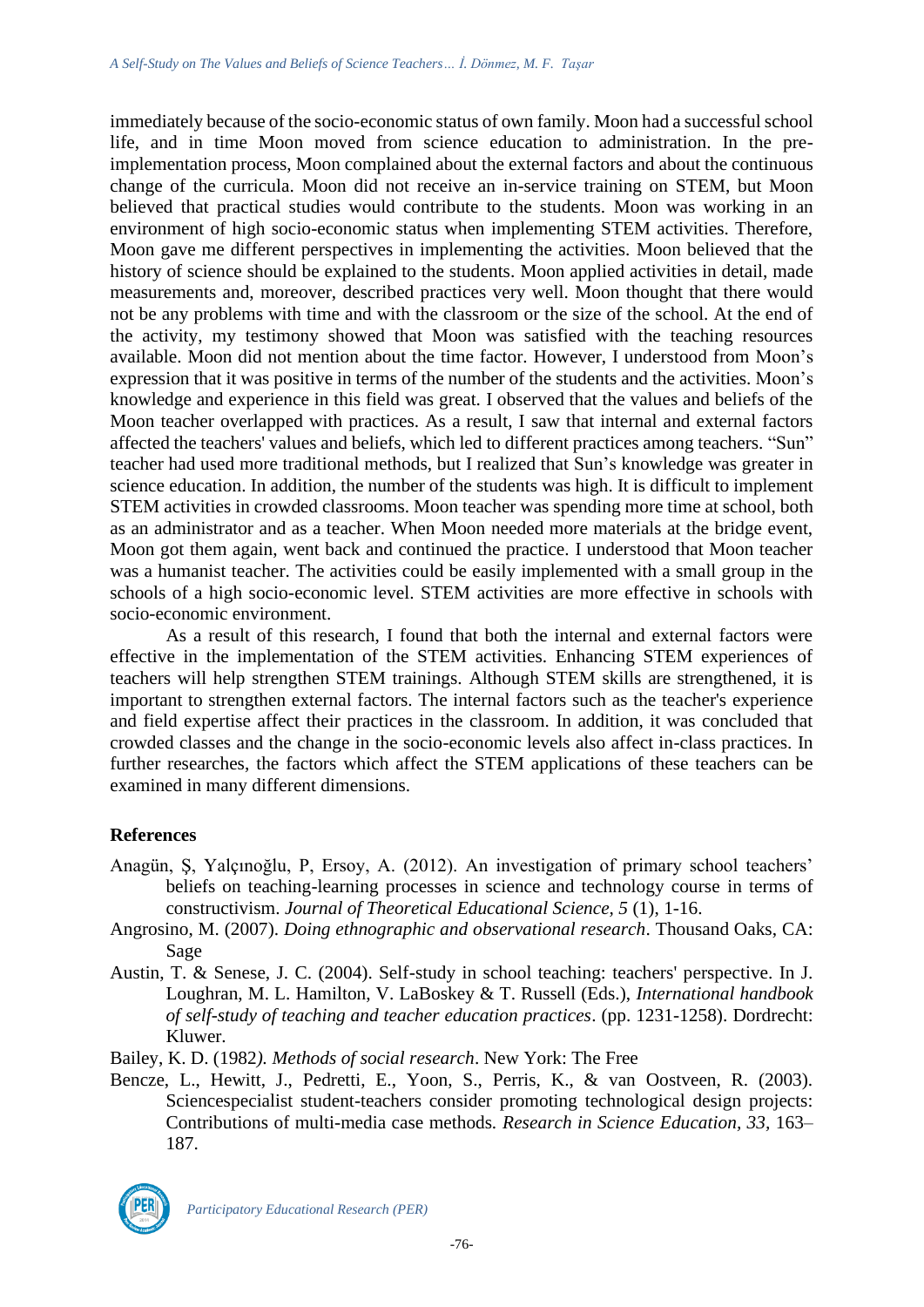- Brown, C. A., & Cooney, T. J. (1982). Research on teacher education: A philosophical orientation. *Journal of Research and Development in Education, 75*(4), 13-18.
- Brown, G. T. L., Harris, L. R., & Harnett, J. (2012). Teacher beliefs about feedback within an assessment for learning environment: Endorsement of improved learning over student well-being. Teaching and Teacher Education: *An International Journal of Research and Studies, 28*(7), 968–978. doi:10.1016/j.tate.2012.05.003
- Bryan, L. A. (2012). Research on Science Teacher Beliefs. B.J. Fraser et al. (eds.), *Second International Handbook of Science Education*, Springer International Handbooks of Education 24, DOI 10.1007/978-1-4020-9041-7\_33
- Bogdan, R.C. & Biklen, S.K. (2006*). Qualitative research for education* (5th ed). Boston: Pearson Education, Inc.
- Buehl, M. M., & Beck, J. (2015). The relationship between teachers' beliefs and practices. In H. Fives & M. Gregorie Gill (Eds.), *International handbook of research on teachers' beliefs* (pp. 66-84). New York, NY: Routledge.
- Bullough, R. V. Jr., & Pinnegar, S. (2004). Thinking about the thinking about self-study: an analysis of eight chapters. In J. J. Loughran, M. L. Hamilton, V. K. LaBoskey & T. Russell (Eds.), *International handbook of self-study of teaching and teacher education practices.* (1), (pp: 313–342). Dordrecht: Kluwer Academic.
- Bullock, D. (2010). Learner self-assessment: An investigation into teachers' beliefs. *ELT Journal, 65* (2), 114–125. doi: 10.1093/elt/cccq041
- Clarke, D., & Hollingsworth, H. (2002). Elaborating a model of teacher professional growth. *Teaching and Teacher Education, 18*(8), 947–967.
- Ciani, K. D., Summers, J., & Easter, M. A. (2008). A "top-down" analysis of high school teacher motivation*. Contemporary Educational Psychology, 33* (4), 533–560. doi:10.1016/j.cedpsych.2007.04.002
- Cincotta-Segi, A. (2011). 'The big ones swallow the small ones'. Or do they? Language-ineducation policy and ethnic minority education in the Lao PDR. *Journal of Multilingual and Multicultural Development. 32*. 1-15. 10.1080/01434632.2010.527343.
- Creswell J. W. (2013). *Nitel araştırma yöntemleri.* Ankara: Siyasal Kitabevi.
- Czarniawska, B. (2004). *Narratives in social science research.* Thousand Oaks. CA: Sage.
- Denzin, N. K. (1978). *The research act: a theoretical introduction to sociological methods.*  New York: McGraw-Hill.
- Ellis, C. (2004). *The Ethnographic I.* Walnut Creek, CA: Altamira.
- Evertson, C., & Green, J. L. (1986). Observation as inquiry and method. In M. Wittrock (Ed.), *The third handbook for research on teaching* (pp. 162–213). New York: Macmillan.
- Grossman, P. L. (1990) The Making of a Teacher: Teacher Knowledge and Teacher Education. New York: Teachers College.
- Hamilton, M. L., & Pinnegar, S. (2006). Alternative representations of collaboration and community. In D. L. Tidwell, L. M. Fitzgerald, & M. Heston (Eds.), *Journeys of hope: Risking self-study in a diverse world. The proceedings of the fifth international conference of the self-study of teacher education practices, Herstmonceux Castle, East Sussex, England (pp. 118–121)*. Kingston, ON: Queen's University.
- Holt-Reynolds, D., & Johnson, S. (2002). Revising the task: the genre of assignmentmaking. In C. Kosnik, A. Freese & A. P. Samaras (Eds.), *Making a difference in teacher education through selfstudy* (2), (pp. 14–17). Toronto, Ontario: OISE, University of Toronto.
- Jorgensen, R., Grootenboer, P., Niesche, R., & Lerman, S. (2010). Challenges for teacher education: The mismatch between beliefs and practice in remote indigenous contexts. *Asia-Pacific Journal of Teacher Education, 38* (2), 161–175. doi: 10.1080/13598661003677580

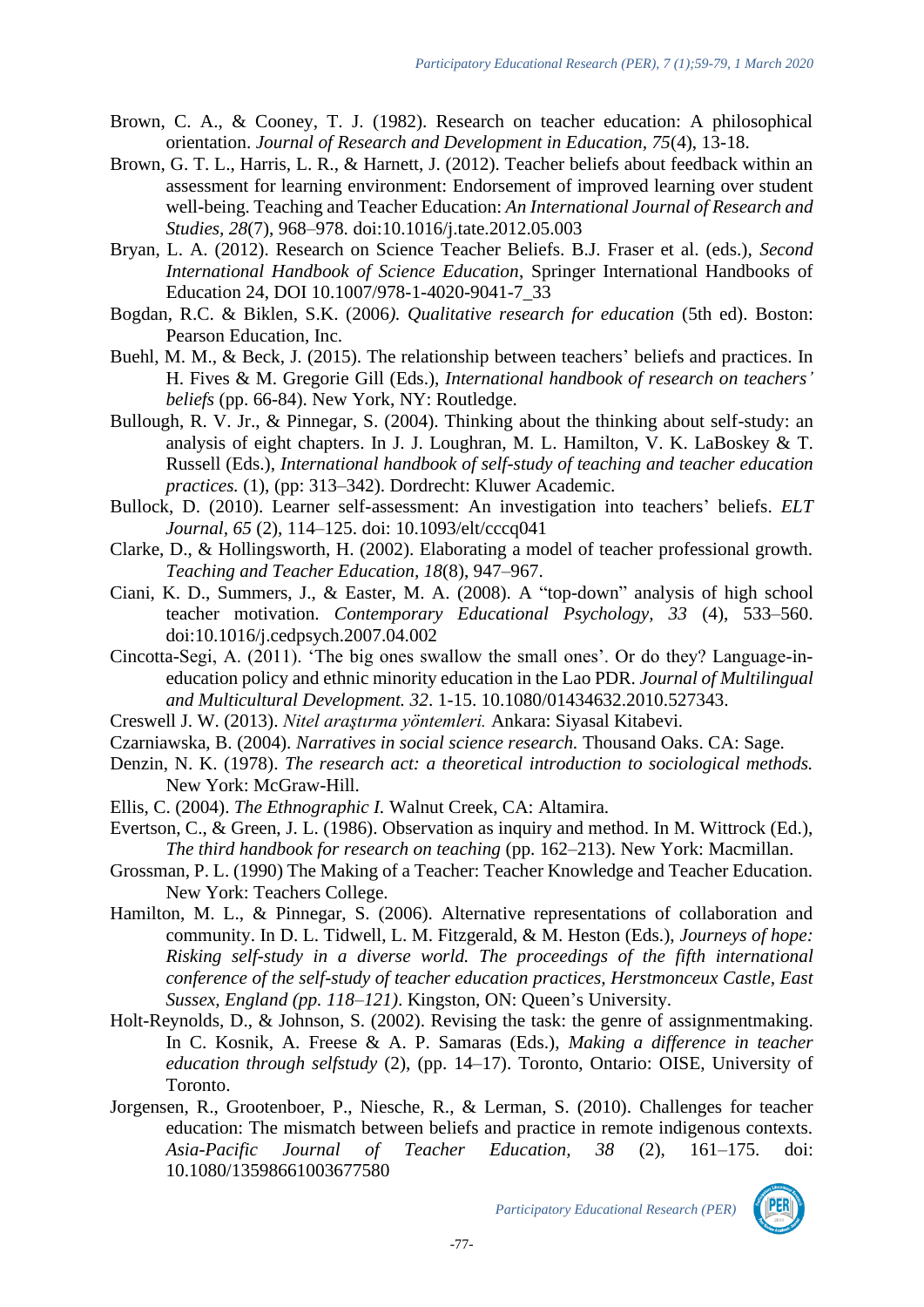- Kagan, D. (1992). Implications of research on teacher belief. *Educational Psychologist, 27*(1), 65-90.
- LaBoskey, V. K. (2004). The methodology of self-study and its theoretical underpinnings. In J. Loughran, M. L. Hamilton, V. K. LaBoskey & T. Russell (Eds.), *International handbook of self-study of teaching and teacher education practices* (12), (pp: 817-869). Netherlands: Springer.
- Laplante, B. (1997). Teachers' beliefs and instructional strategies in science: Pushing analysis further. *Science Education, 81*(3), 277–294.
- Loughran, J. J. (2004). Learning through self-study: The influence of purpose, participants and context. In J. Loughran, M. L. Hamilton, V. LaBoskey, & T. Russell (Eds.), *International handbook of self-study of teaching and teacher education practices* (pp. 151–192). Dordrecht: Kluwer Academic.
- Marshall, C., & Rossman, G. B. (2006). *Designing qualitative research*. Thousand Oaks, CA: Sage.
- Martin, N.S. & Siry, C. (2012). Using video in science teacher education: an analysis of the utilization of video-based media by teacher educators and researchers. B.J. Fraser et al. (eds.), *Second International Handbook of Science Education, Springer International Handbooks of Education* 24, DOI 10.1007/978-1-4020-9041-7\_29, 417-433.
- Mishra, P. & Koehler, M. J. (2006). Technological pedagogical content knowledge: A framework for integrating technology in teacher knowledge. *Teachers College Record, 108*(6), 1017-1054.
- Mitchell, C., Weber, S., & Pithouse, K. (2009). Facing the public: using photography for selfstudy and social action. In Tidwell, D. L., Heston, M. L., Fitgerald M. L. (Eds.), *Research methods for the self-study of practice* (9), (pp: 119-135). USA: Springer.
- Mouza, C. (2009). Does research-based professional development make a difference? A longitudinal investigation of teacher learning in technology integration. *Teachers College Record, 111* (5), 1195–1241.
- National Research Council [NRC]. (2011b). *National science education standards*. Washington, DC: National Academy.
- Nishino, T. (2012). Modeling teacher beliefs and practices in context: A multi methods approach. *Modern Language Journal, 96* (3), 380–399. doi: 10.1111/j.1540- 4781.2012.01364.x
- Ogan-Bekiroglu, F., & Akkoc, H. (2009). Pre-service teachers' instructional beliefs and examination of consistency between beliefs and practices. *International Journal of Science and Mathematics Education, 7* (6), 1173–1199. doi: 10.1007/s10763-009-9157 z
- Southerland, S., Gallard, A, & Callihan, L. (2011). Examining teachers hurdles to "Science for All." *International Journal of Science Education, 33* (16), 2183–2213. doi: 10.1080/09500693.2010.530698
- Pajares, M. F. (1992). Teachers' beliefs and educational research: Cleaning up a messy construct. *Review of Educational Research, 62*(3), 307-332.
- Rinke, C. R., Gladstone-Brown, W., Kinlaw, C. R. and Cappiello, J. (2016), Characterizing STEM teacher education: affordances and constraints of explicit STEM preparation for elementary teachers. *School Science and Mathematics, 116*(6), 300–309.
- Patton M. Q. (1987). *How to use qualitative methods in evaluation*. Newbury Park, CA: Sage.
- Catherine Kohler Riessman (2008). *Narrative Methods for the human sciences*. CA, USA: SAGE Publications
- Savasci, F., & Berlin, D. F. (2012). Science teacher beliefs and classroom practice related to constructivism in different school settings*. Journal of Science Teacher Education, 23*(1), 65–86. doi: 10.1007/s10972–011–9262-z